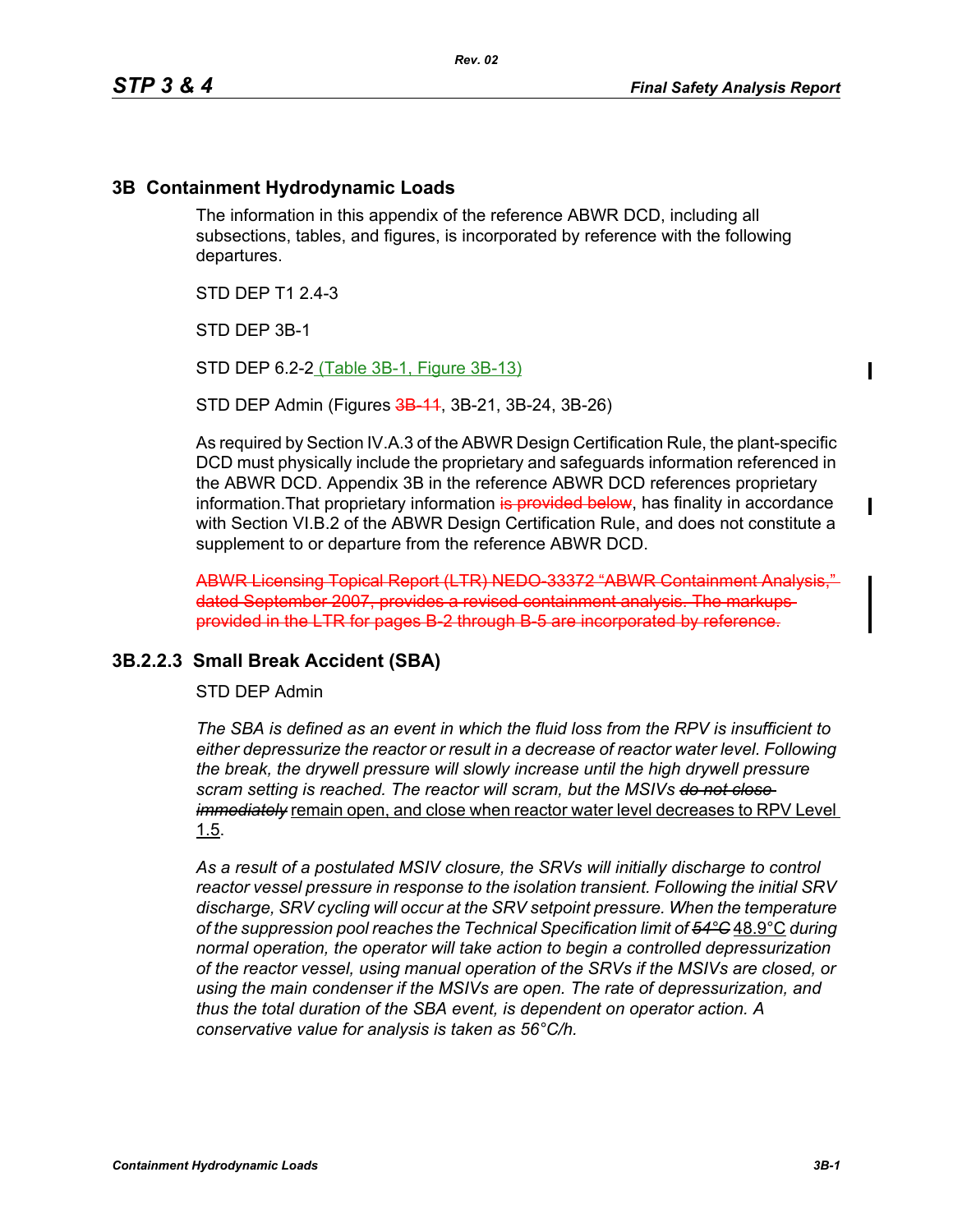# **3B.3.3 Quencher Condensation Performance**

STD DEP Admin

*Recent studies, subsequent to the issuance of NUREG-0783, conclude that steady steam flow through quencher devices (like the X-quencher) is expected to be a stable and smooth condensation process over the full range of pool temperature up to saturation. It is also concluded that the condensation loads for stem discharge* from Xquencher are *less than the loads from equivalent straight pipes.* Figure 3B-8 shows typical pressure amplitudes due to condensation of steam from X-quenchers. *These recent studies are described and discussed in Reference 3B-5.*

# **3B.4.1 Pressure and Temperature Transients**

# STD DEP 6.2-2

*A LOCA causes a pressure and temperature transient in the drywell and wetwell due to mass and energy released to the drywell. The severity of this transient loading condition depends upon the type and size of LOCA. Section 6.2 provides pressure and temperature transient data in the drywell and wetwell for the most severe LOCA case [design basis accident (DBA)]. This transient data establish the structural loading conditions in the containment.* Bounding pressure and temperature envelope curves for large, intermediate, and small break LOCAs are used to establish the structural loading conditions in the containment.

# **3B.4.2.1 Pool Boundary Loads**

# STD DEP 6.2-2

*Structures located between 0 and 7m*8.5m *above the initial surface will be subjected to impact load by an intact water ligament, where the 7m*8.5m *value corresponds to the calculated maximum pool swell height. The load calculation methodology will be based on that approved for Mark II and Mark III containments (NUREG-0487 and NUREG-0978).*

*Structures located at elevations between the 7m*8.5m *and 10.3m*11.7m *will be subjected to froth impact loading. This is based on the assumption that bubble breakthrough (i.e., where the air bubbles penetrate the rising pool surface) occurs at 7m*8.5m *height, and the resulting froth swells to a height of 3.3m. This froth swell height is the same as that defined for Mark III containment design and this.*This *is considered to be conservative for the ABWR design. Because of substantially smaller wetwell gas space volume (about 1/5th of the Mark III design), the ABWR containment is expected*  to experience a froth swell height substantially lower than the Mark III design. The *wetwell gas space is compressed by the rising liquid slug during pool swell, and the resulting increase in the wetwell gas space pressure will decelerate the liquid slug before the bubble break-through process begins. The load calculation methodology will be based on that approved for the Mark III containment (NUREG-0978).*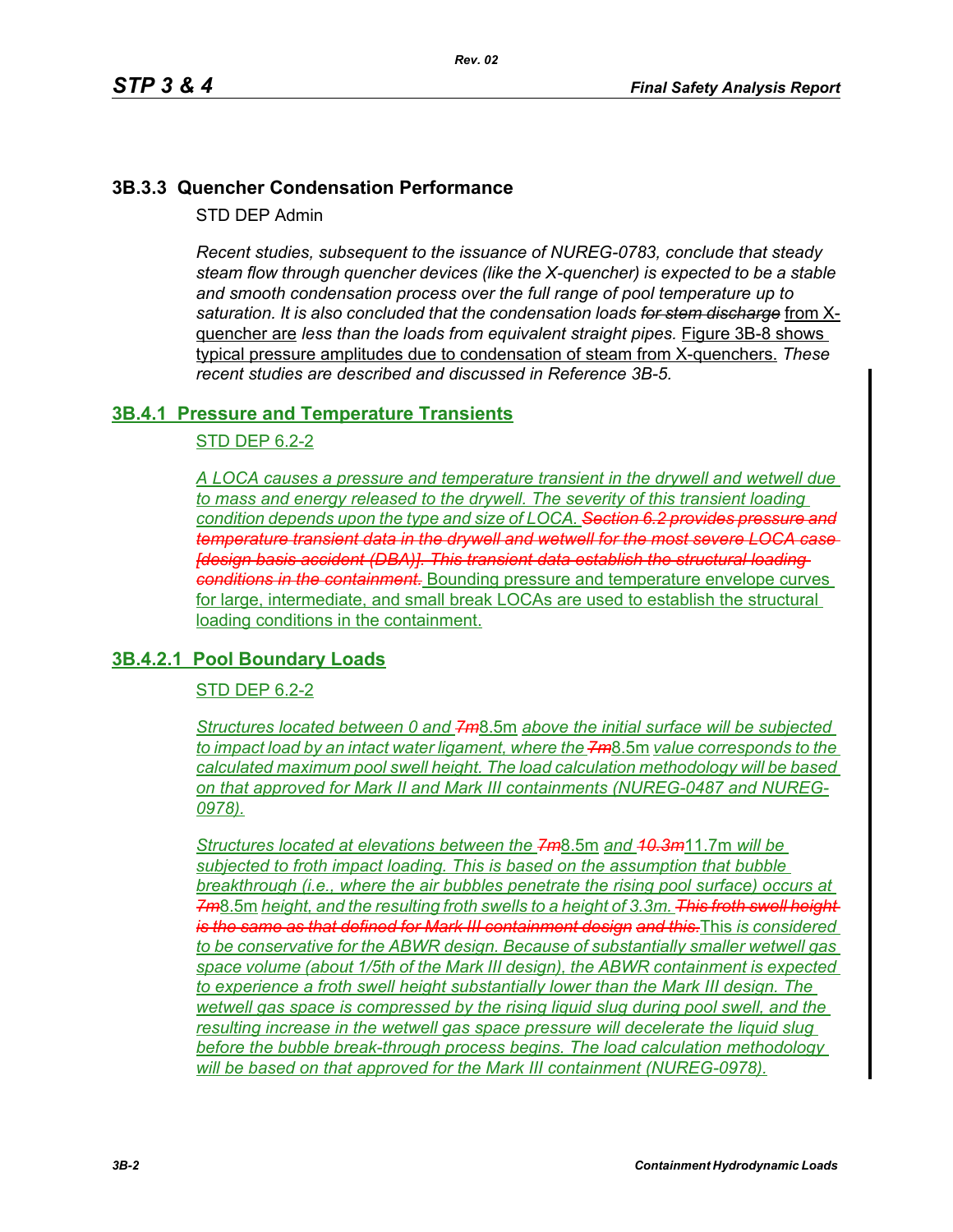*As shown in Figure 3B-13 the gas space above the 10.3 m*11.7m *elevation will be exposed to spray condition including*which is expected to induce *no significant loads on structures in that region.* 

*As drywell air flow through the horizontal vent system decreases and the air/water suppression pool mixture experiences gravity-induced phase separation, pool upward movement stops and the "fallback" process starts. During this process, structures between the bottom vent and the 10.3m*11.7m *elevation can experience loads as the mixture of air and water fall past the structure. The load calculation methodology for thedefining such loads will be based on that approved for Mark III containment (NUREG-0978).*

### **3B.4.2.3 Impact and Drag Loads**

STD DEP 3B-1

*As the pool level rises during pool swell, structures or components located above the initial pool surface (but lower than its maximum elevation) will be subjected to water impact and drag loads. The following equations will be used to compute the applicable impact and drag loads on affected structures.*

| Flat Target: |                                                                          |     |                                               |  |  |
|--------------|--------------------------------------------------------------------------|-----|-----------------------------------------------|--|--|
|              | т                                                                        | $=$ | $(0.011 \times W)$ / V for V $\geq$ 2.13m / s |  |  |
|              |                                                                          |     | $=$ (0.0016 x W) for $V \le 2.13$ m / s       |  |  |
|              | <u>The equation above is replaced with the following equation below:</u> |     |                                               |  |  |
|              | т                                                                        | $=$ | $(0.011 \times W) / V$ for $V \ge 2.13$ m / s |  |  |
|              |                                                                          | $=$ | $(0.0052 \times W)$ for V < 2.13m / s         |  |  |
|              | where                                                                    |     |                                               |  |  |
|              | т                                                                        |     | Pulse duration, s                             |  |  |
|              | D                                                                        | =   | Diameter of cylindrical pipe, m               |  |  |
|              | W                                                                        |     | Width of the flat structure, m                |  |  |
|              | v                                                                        |     | Impact velocity, m/s                          |  |  |
|              |                                                                          |     |                                               |  |  |

#### **3B.4.3.2.1 Description of CO Database**

STD DEP Admin

*A detailed description, evaluation, and discussion of CO data are given in Reference 3B-7.*

*The test program consisted of a total of 13 simulated blowdowns in sub-scaled test facility representing a one-cell (360°* 36°*) sector of the ABWR horizontal vent design, which included a signal* single *vertical/horizontal vent module. The subscaled (SS) test*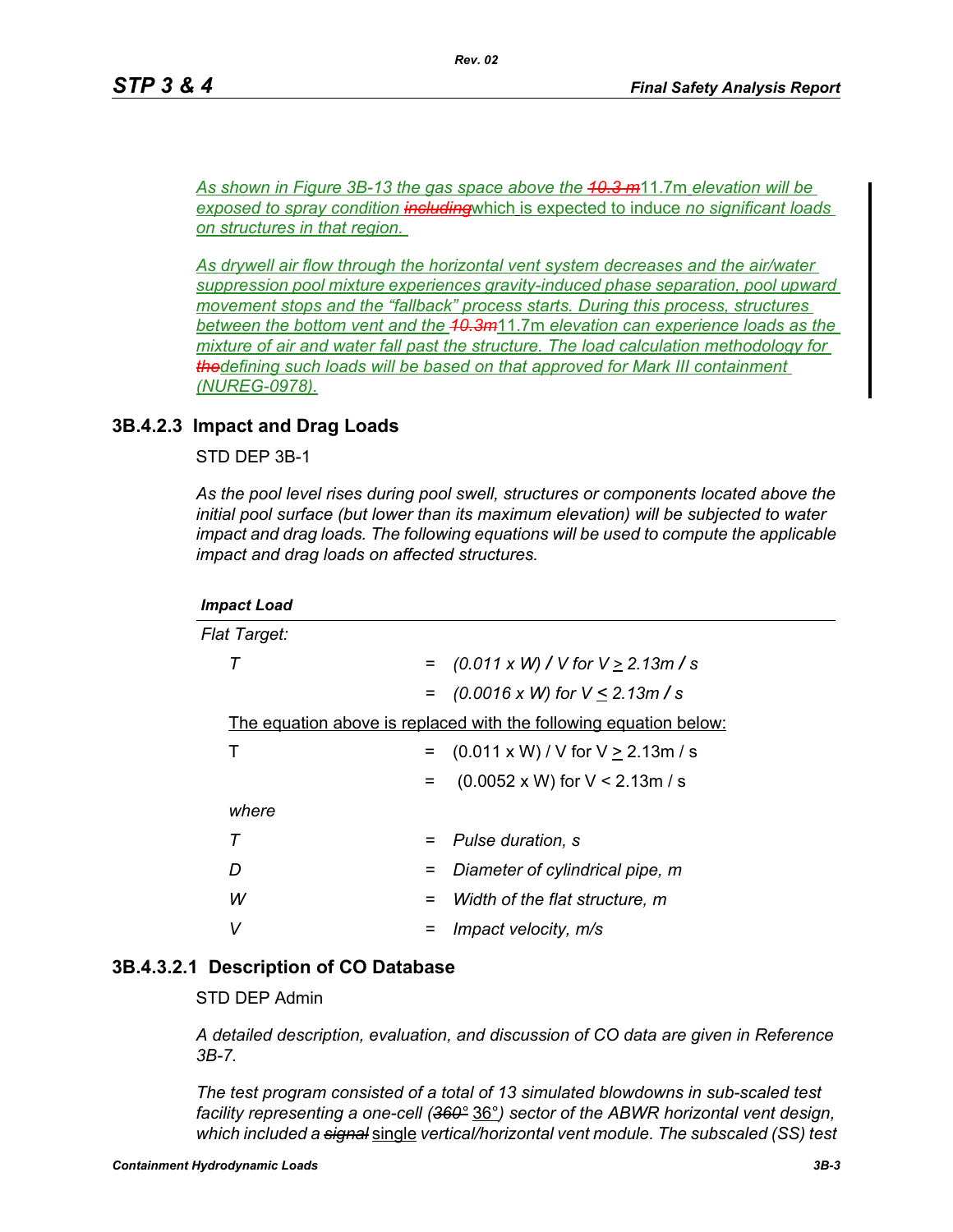facility was geometrically (all liner dimensions scaled by a factor of 2.5) similar to the *prototypical ABWR design, and the single vertical/horizontal vent module included all three horizontal vents, as shown in Figure 3B-15. In these tests, full-scale thermodynamic conditions were employed. This approach is based on the belief that condensation phenomena at the vent exit are mainly governed by the thermodynamic properties of the liquid and vapor phases. In accordance with this scaling procedure, measured pressure amplitudes are equal to full-scale values at geometrically similar locations, whereas measured frequencies are 2.5 times higher than the corresponding full-scale frequencies.The technical basis for using this scaling approach was based on extensive review and evaluation of the available literature on CO scaling and scaled tests performed for Mark II and Mark III containments, as well as general consensus of technical experts in this field. The CO scaling studies, which have been performed independently by various technical experts, show that for tests in a geometrically scaled facility with full-scale thermodynamic conditions, the measured pressure amplitudes are the same as full-scale values at geometrically similar locations, and measured pressure frequencies are the scale factor times higher than the corresponding full-scale frequencies.*

# **3B.4.3.3.3.3 Loads on Horizontal Vent**

#### STD DEP Admin

*For structure evaluation of the horizontal vent pipe and pedestal, an upward load, based on the HVT test data, is conservatively defined as shown in Figure 3B-27* 3B-33*.*

*For building structure response analysis for the evaluation of RPV and its internals, the horizontal vent upward load is specified as shown in Figure 3B-28* 3B-34*. To bound symmetrical and asymmetrical loading conditions, the following two load cases will be considered and analyzed.*

# **3B.4.4.1 Exhaust Steam Condensation Loading**

#### STD DEP T1 2.4-3

*The RCIC system is a safety system, consisting of a steam turbine, pump, piping, accessories, and necessary instrumentation. The steam turbine exhaust steam piping is ASME Code Class 2 piping, as noted in the RCIC P&ID in Tier 2 Figure 5.4-8.*

*To minimize exhaust steam line vibration and noise levels, the discharge end of the turbine exhaust line will be equipped with a condensing sparger. The sparger design configuration will be similar to that currently used successfully for the operating BWRs.* The turbine exhaust piping, including the RCIC sparger, are designed to retain piping pressure integrity and functional capability.

*The condensing sparger is expected to produce a very smooth steam condensation operation resulting in low pressure fluctuations in the poll* pool*, which would imply low pressure on the pool boundary. During RCIC operation, steam mass flux in the neighborhood of 470.72 PaÞs are expected, which should assure smooth steam condensation process. During the extended RCIC operation, condensing exhaust*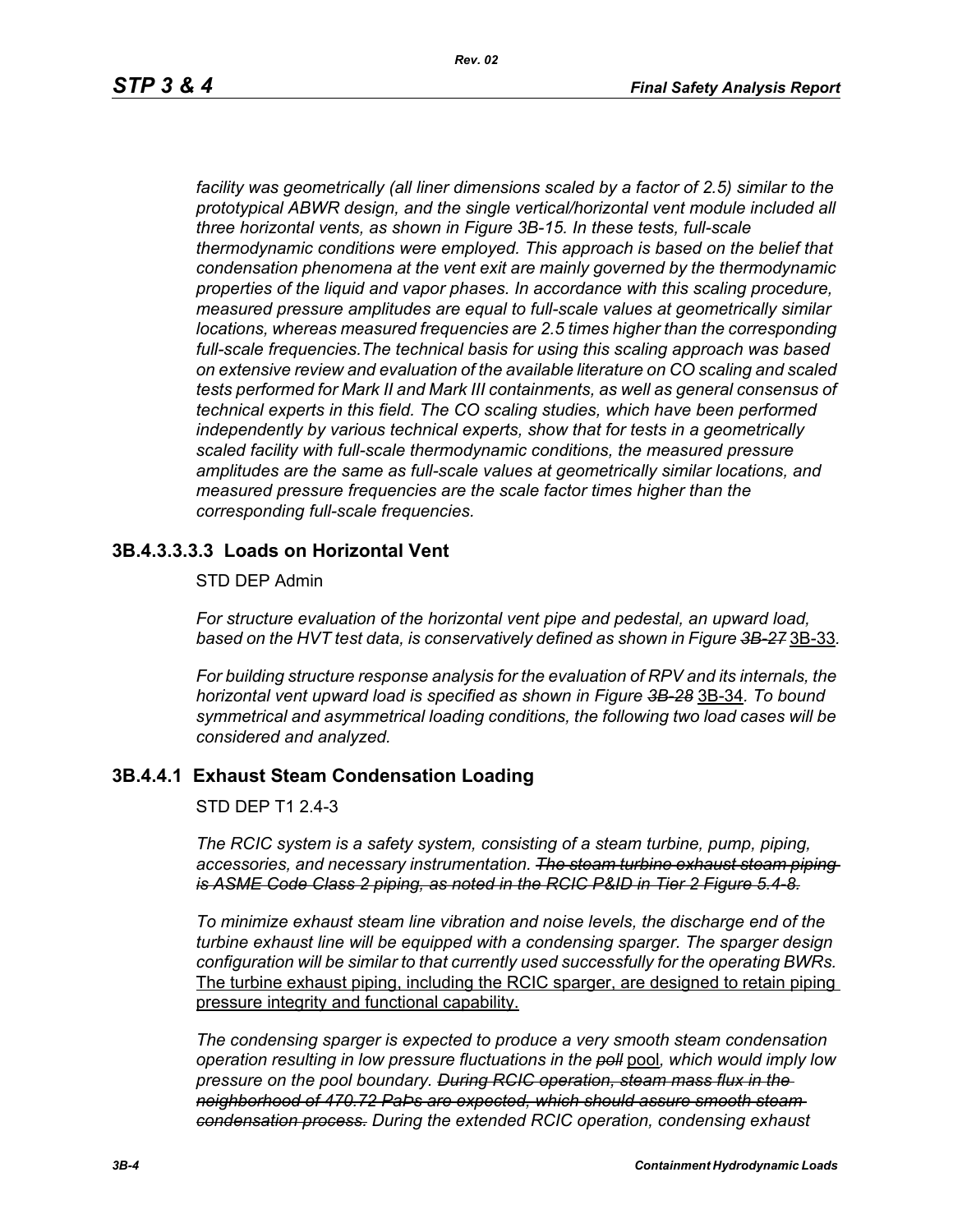*steam will bring the poll* pool *to high temperature. At high poll* pool *temperatures, long plumes consisting of a random two-phase mixture of entrained water and steam bubbles are expected to exist. As reported in Reference 3B-16*, this plume would not shed large coherent bubbles. Large coherent bubbles are a concern because they may drift and collapse in a cooler region of the pool, *the condensation of the steam within such a mixture will not give rise to large bubbles that drift in to a cooler region of the pool and suddenly collapse which could transmit* potentially producing *significant loads to the pool boundary.*

# **3B.5 Submerged Structure Loads**

#### STD DEP Admin

*During SRV actuations, the dynamic process of the steam blowdown is quite similar to LOCA steam blowdown but the induced load is mitigated by the X-quencher device attached at the end of each discharge device* line. *Two types of loads are important. One is due to the water jet formed at the confluence of the X-Quencher arm arms discharges and another is due to the four air bubbles formed between the arms of the X-Quencher. These air bubbles are smaller in size than the LOCA air bubbles, reside longer in the pool, and oscillate as they rise to the free surface of the pool.*

# **3B.7 References**

STD DEP Admin

3B-13 *T. H. Chuang, L. C. Chow, and L. E. Lasher, "Analytical Model for Estimating Drag Forces on Rigid Submerged Structures Caused by LOCA and Safety Relief Valve Ramshead Air Discharges"*, Supplement for X-Quencher Air Discharge," *NEDO-21471, Supplement 1, June 1978.* October 1979.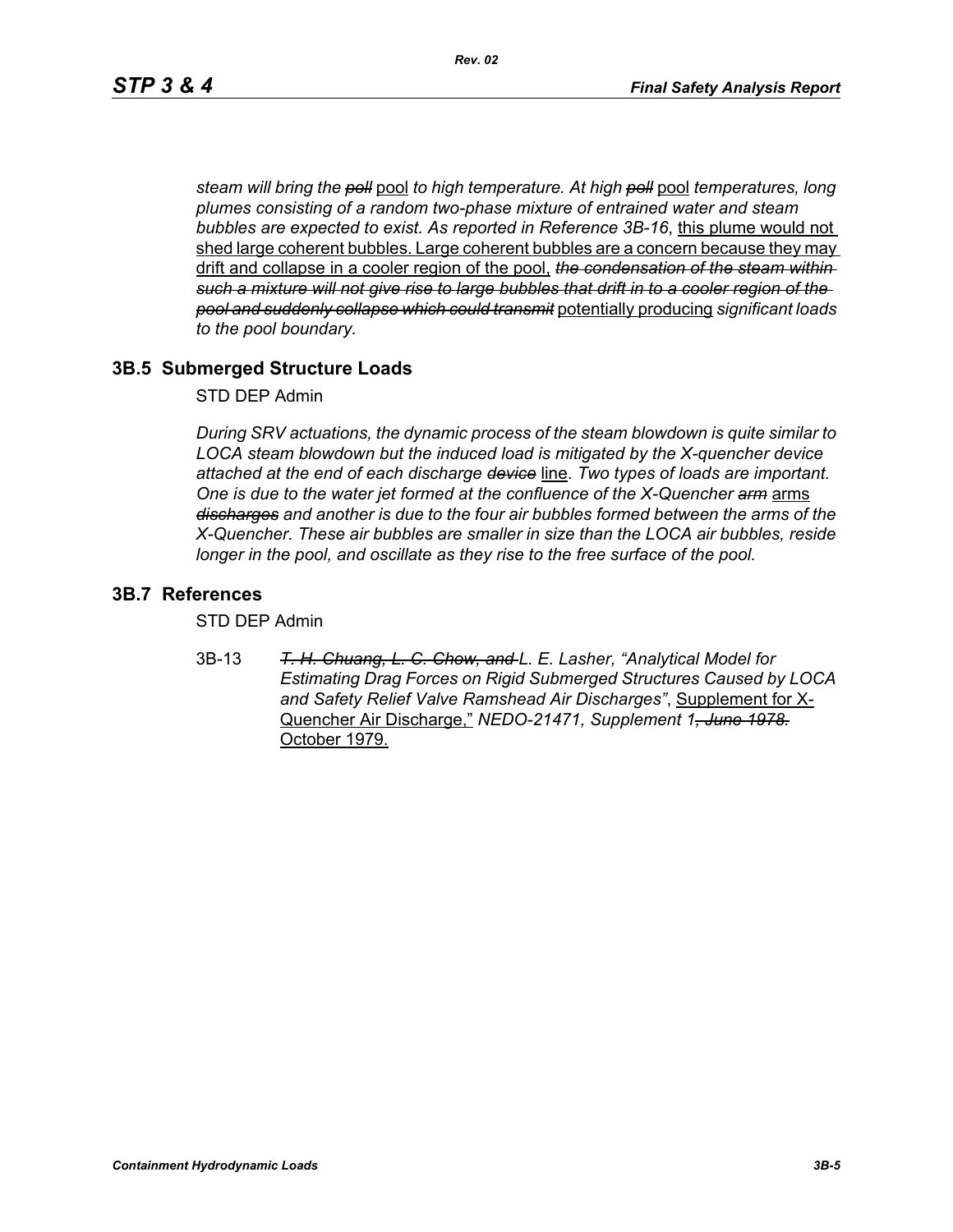| <b>Table 3B-1 Pool Swell Calculated Values</b> |                      |  |  |  |
|------------------------------------------------|----------------------|--|--|--|
| <b>Description</b>                             | Value                |  |  |  |
| 1. Air bubble pressure (maximum)               | 133.37 kPaG190.0kPaG |  |  |  |
| 2. Pool swell velocity (maximum)               | $6.0$ m/s            |  |  |  |
| 3. Wetwell airspace pressur (maximum)          | 107.87 kPaG155.0kPaG |  |  |  |
| 4. Pool swell height (maximum)                 | 7m8.5m               |  |  |  |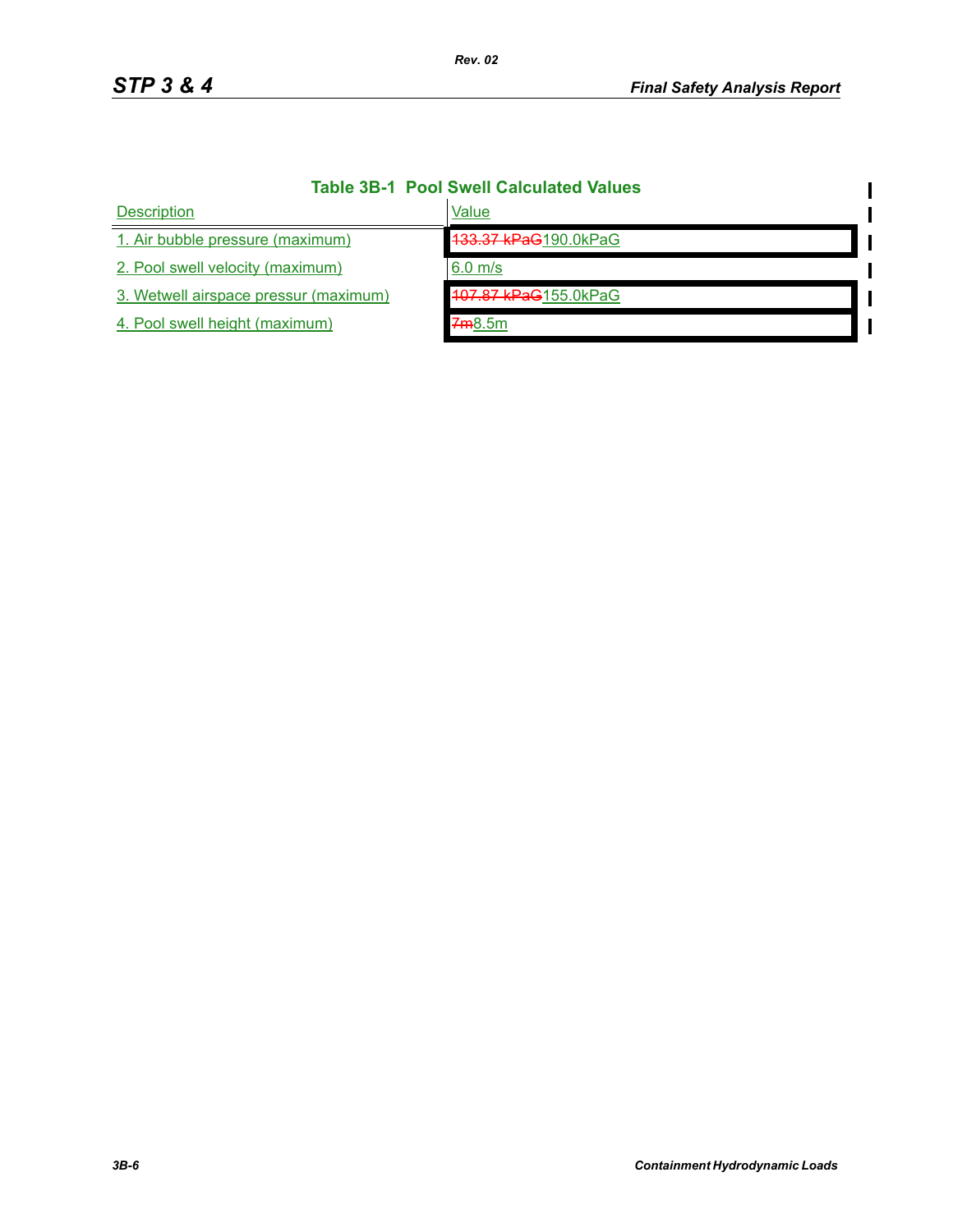



GE Company Proprietary *GE Company Proprietary Rev. 02*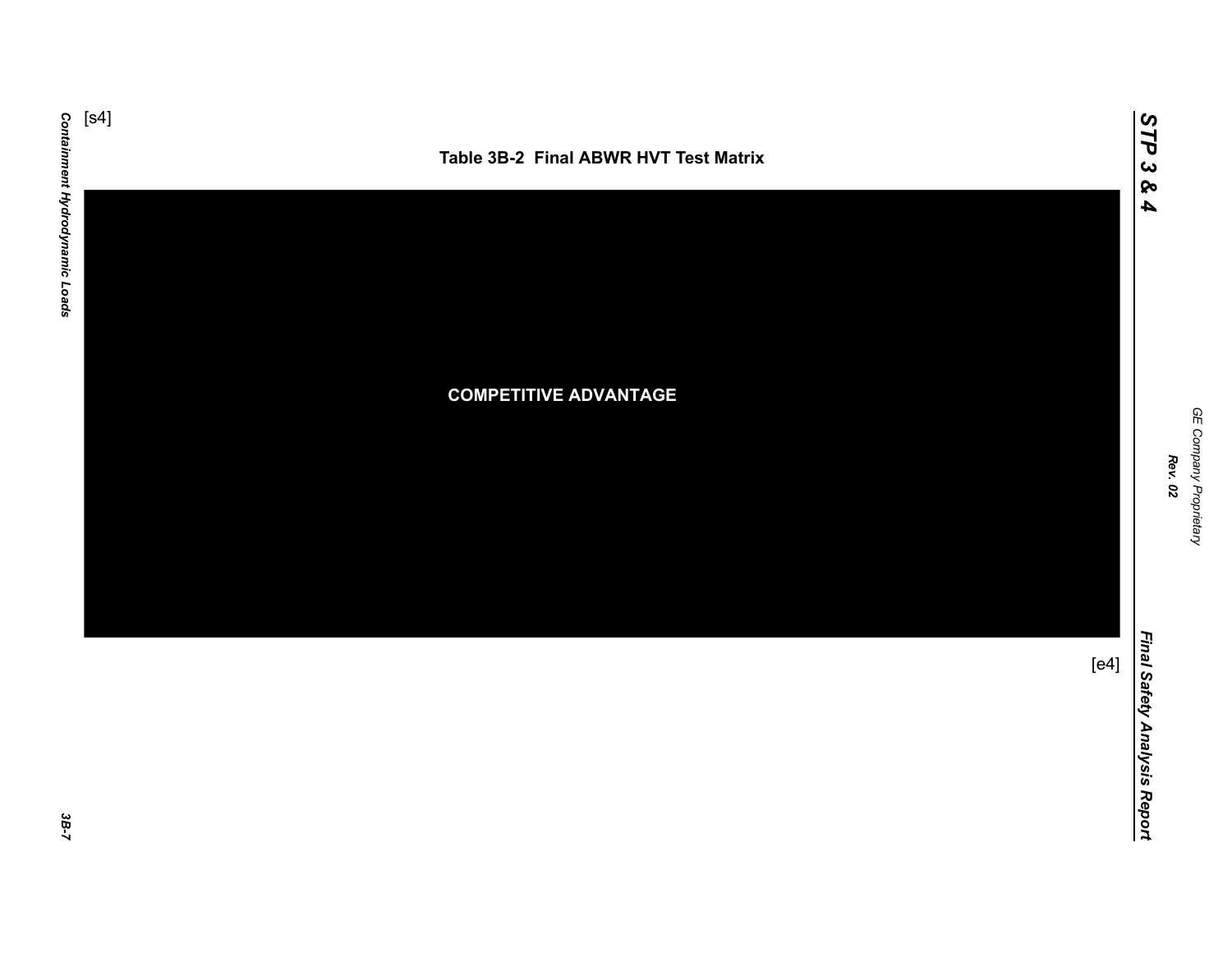*3B-8*



Containment Hydrodynamic Loads *Containment Hydrodynamic Loads* 

[s4]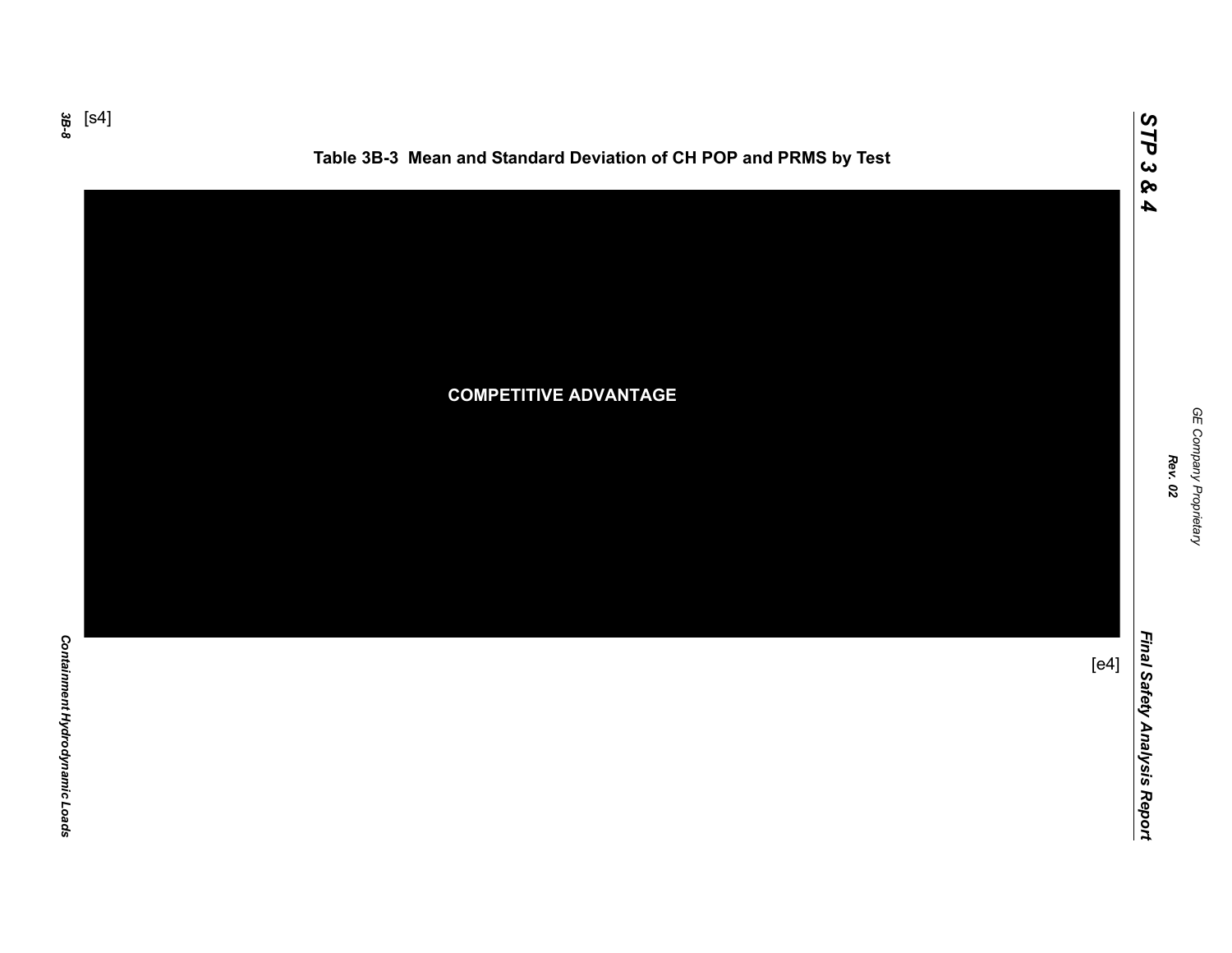





*STP 3 & 4*

3B-9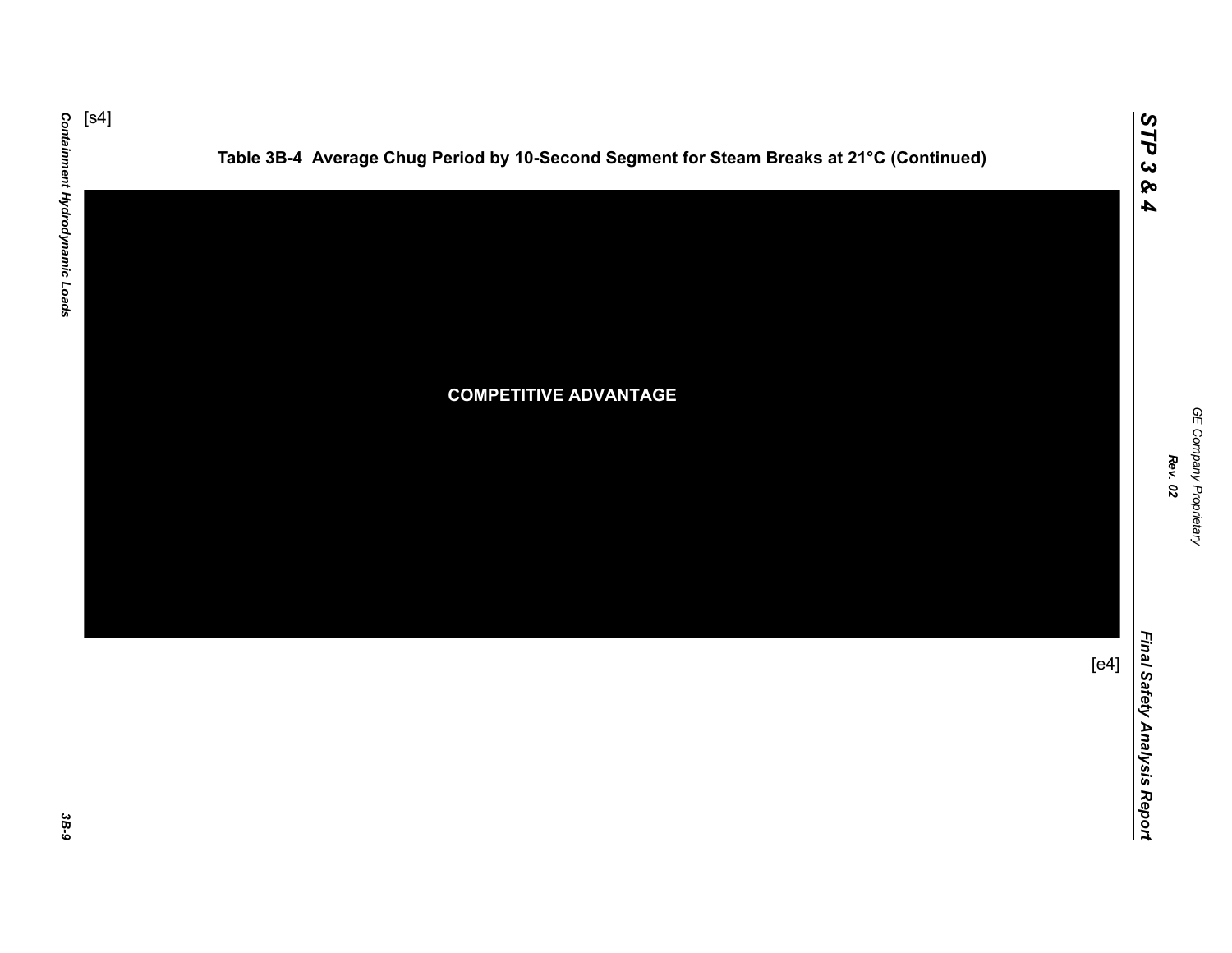$[s4]$ 

**Table 3B-5 Average Chug Period by 10-Second Segment for Steam Breaks at 49°C**



**Table 3B-6 Average Chug Period by 10-Second Segment for Steam Breaks at 68°C**

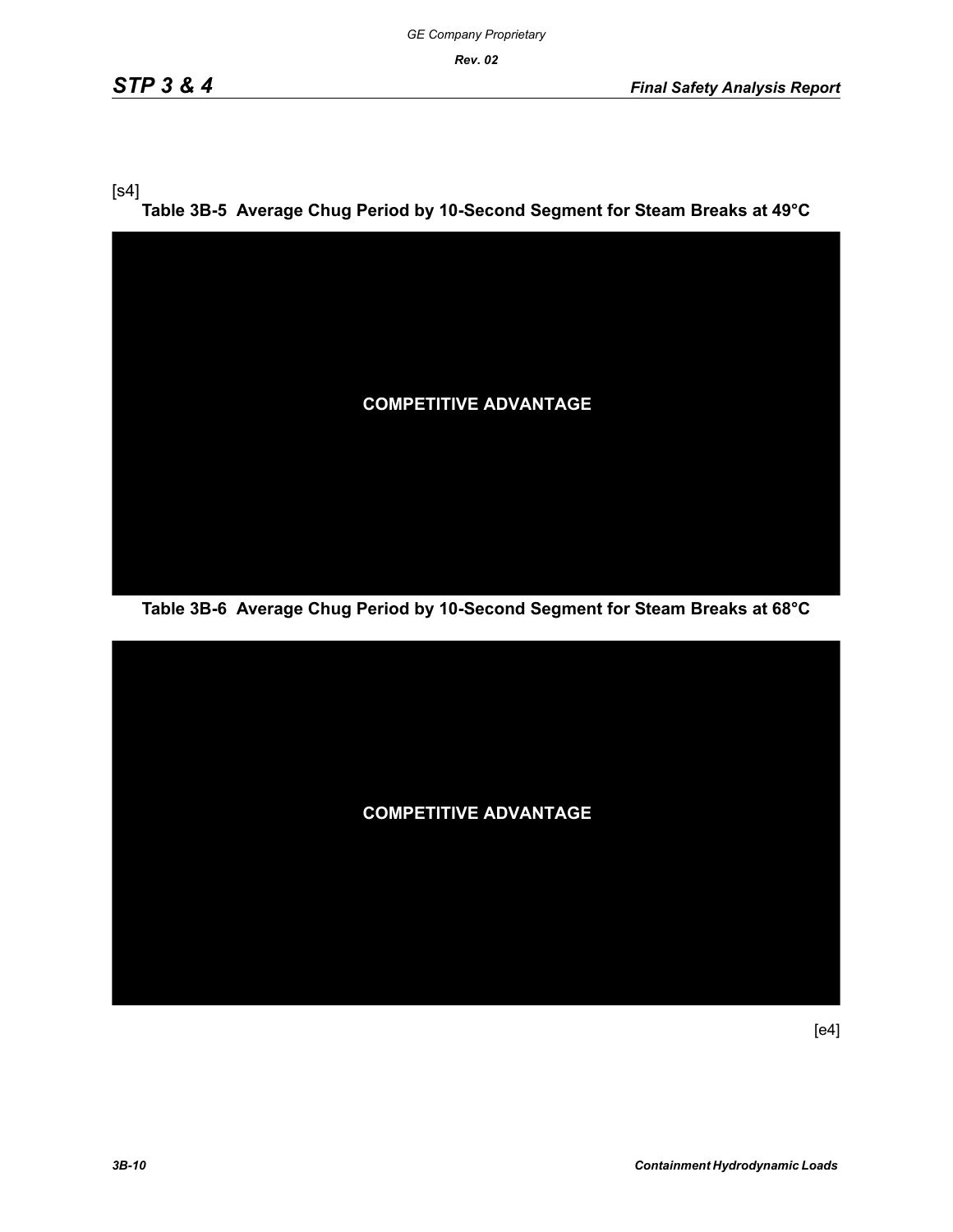[s4]

**Table 3B-7 Average Chug Period by 10-Second Segment for Steam Breaks at 21°C, 49°C, and 68°C**



**Table 3B-8 Pool Swell Model Comparison with PSTF Test Data**

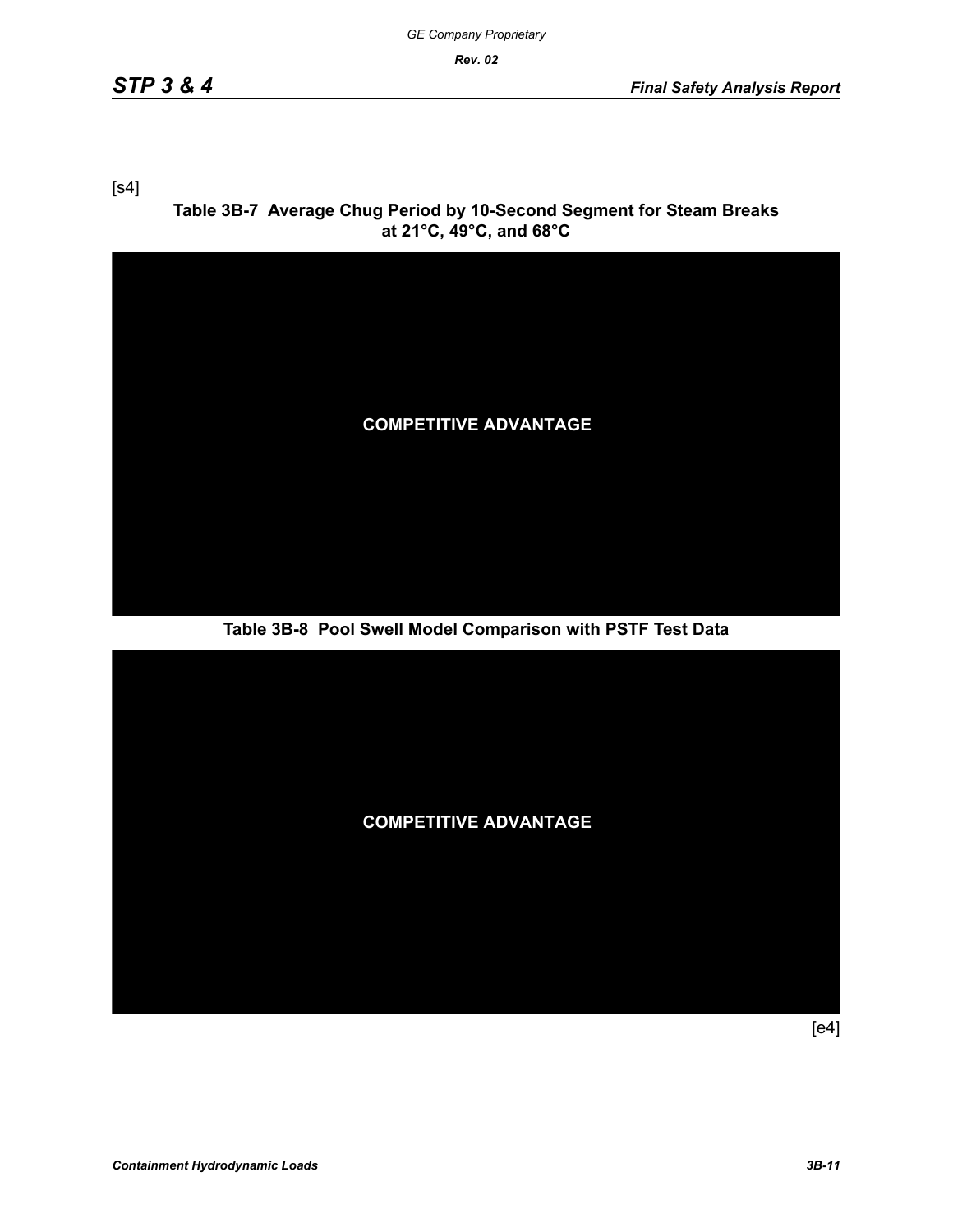*3B-12* [s4]



**Table 3B-9 Model vs PSTF Test Data Comparison Results Summary at Selected Time**



GE Company Proprietary *GE Company Proprietary Rev. 02*

*STP 3 & 4*

Final Safety Analysis Report *Final Safety Analysis Report*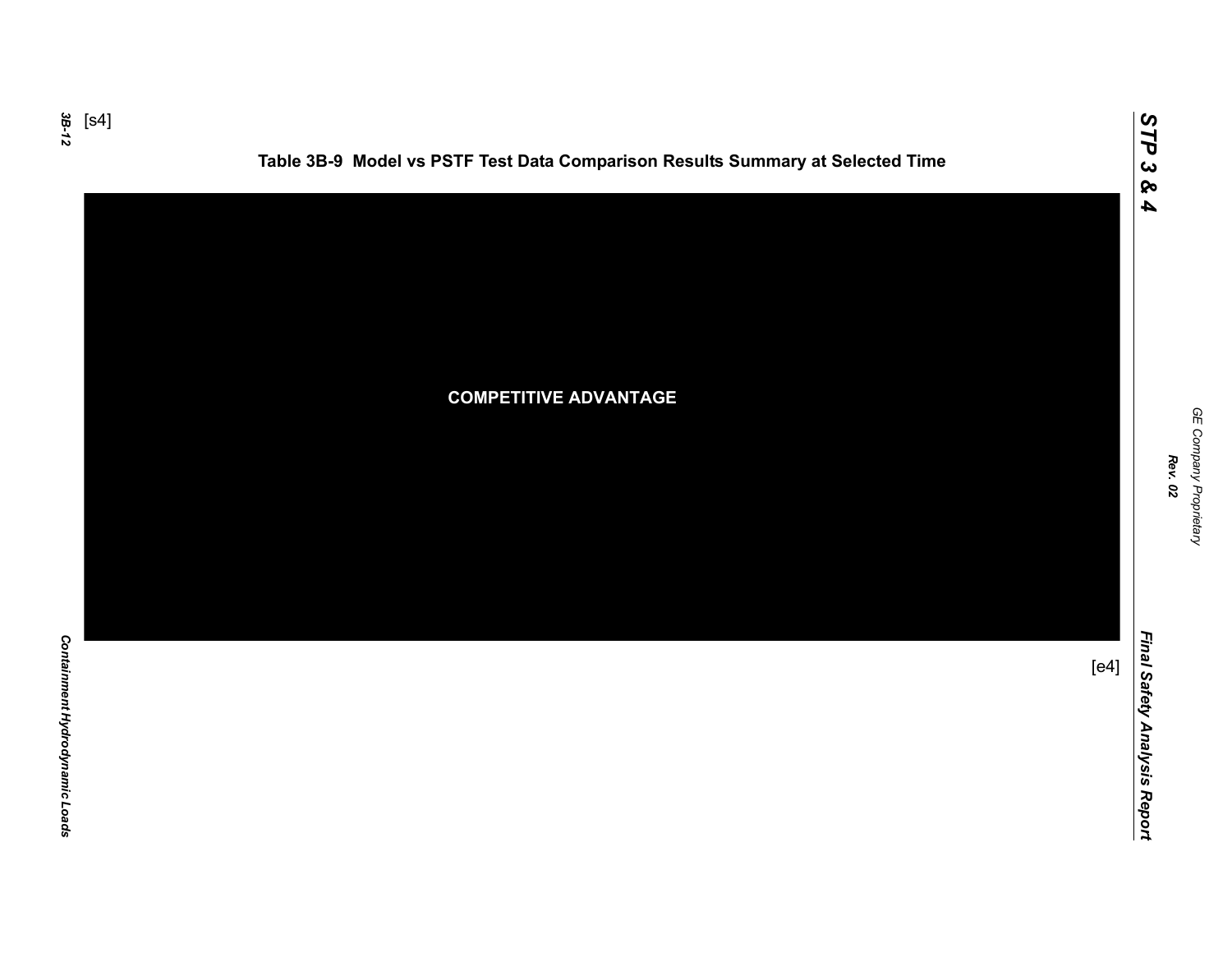[s4]



**Figure 3B-2 X-Quencher Schematic**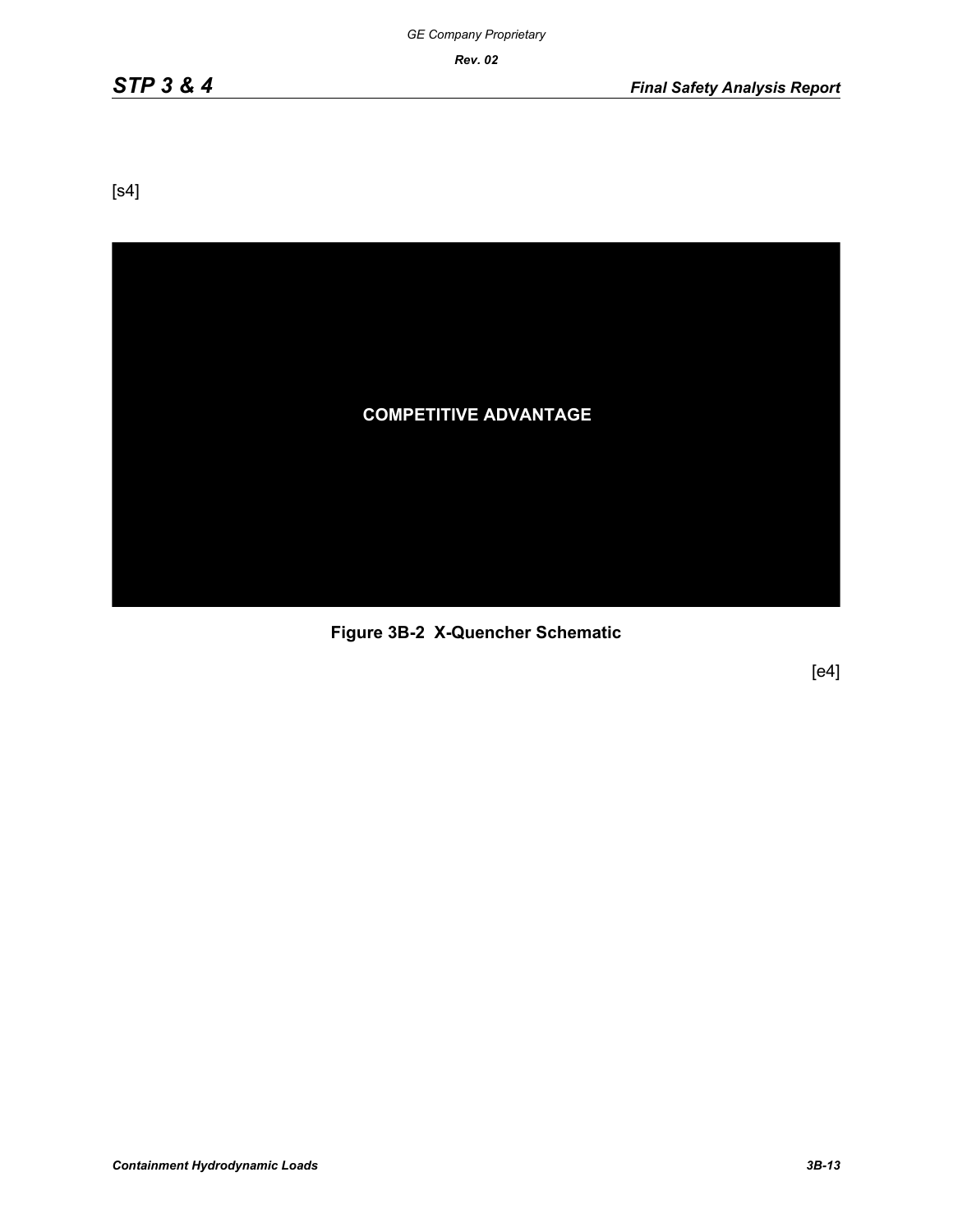[s4]



**Figure 3B-3 X-Quencher Azimuthal Locations in the ABWR Suppression Pool**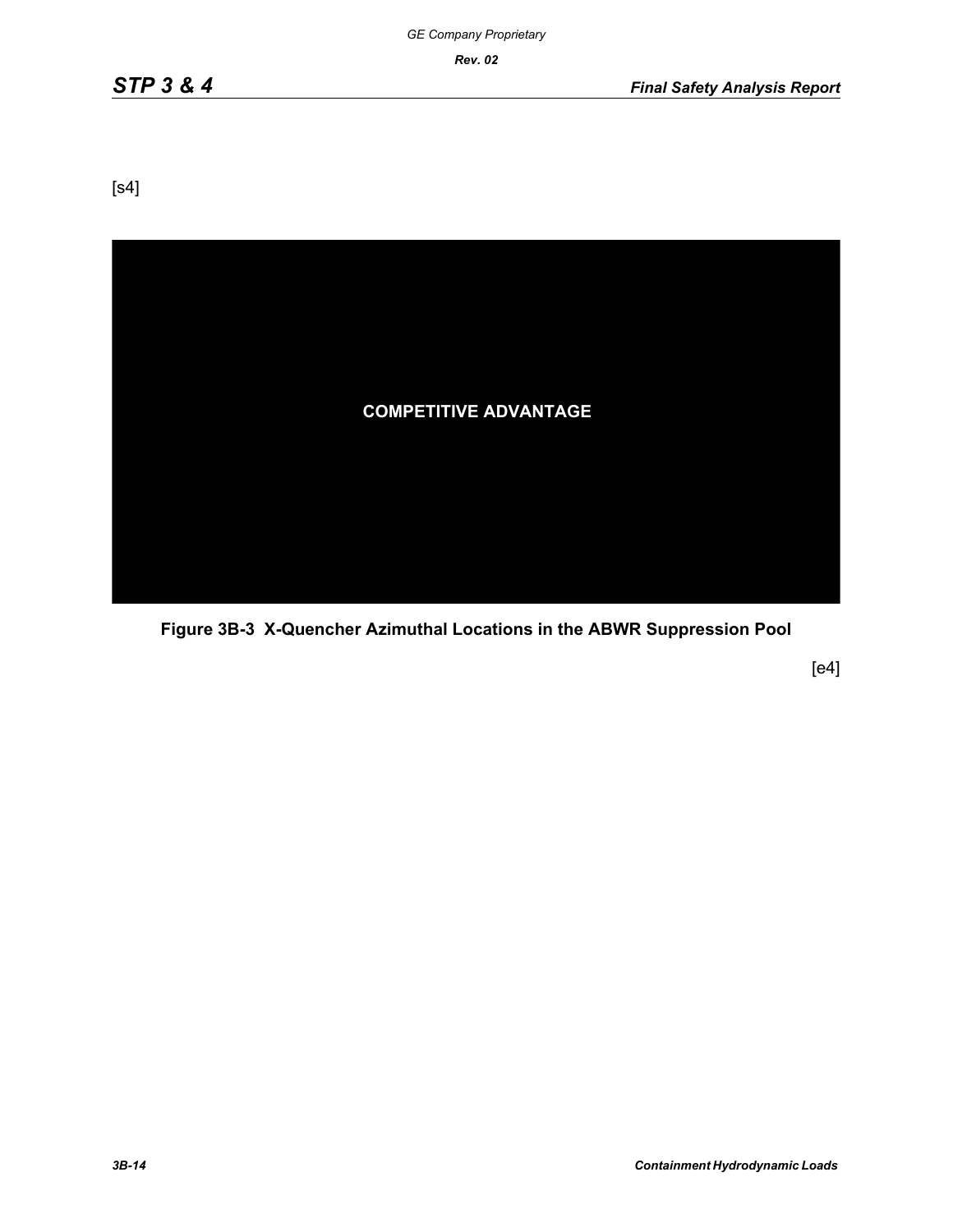

**Figure 3B-8 Pool Boundary Pressure Time-History Measured for Second of SRV Condensation**

3B-15

GE Company Proprietary *GE Company Proprietary Rev. 02*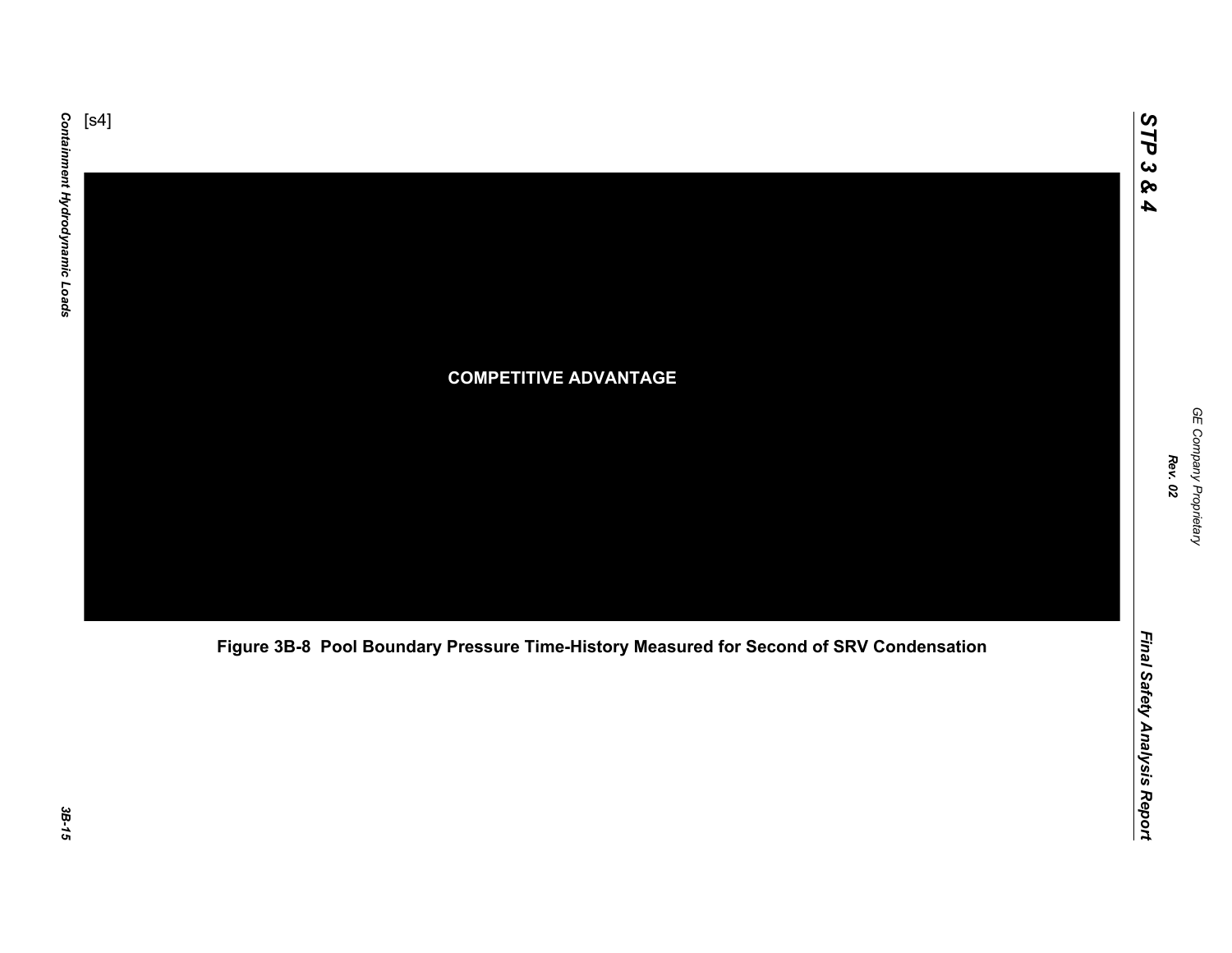

**Figure 3B-9 PSTF Test Data vs PICSM Prediction: Test 5702-11**

[e4]

*GE Company Proprietary*

GE Company Proprietary *Rev. 02*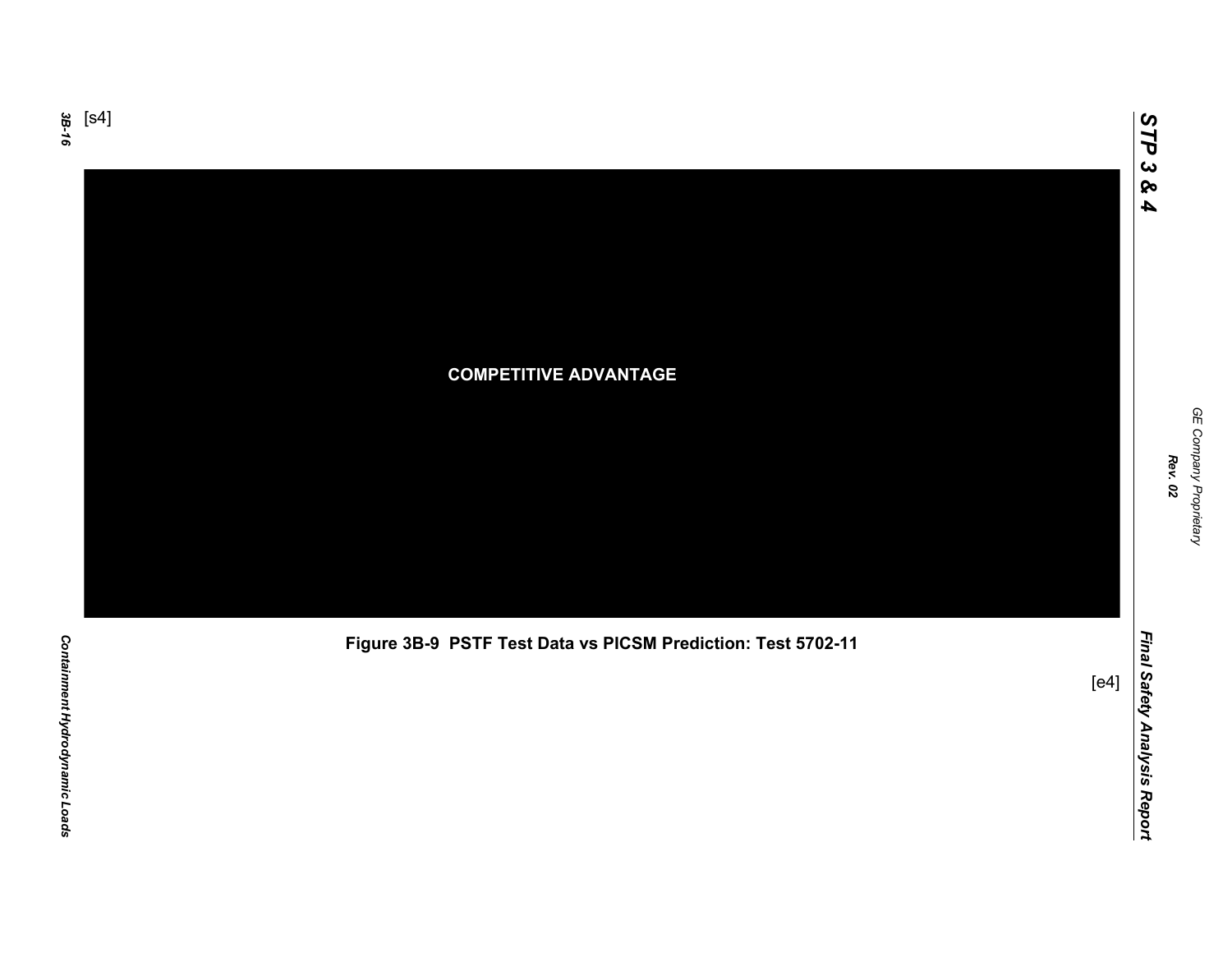

**Figure 3B-10 PSTF Test Data vs Model Prediction: Test 5806-4**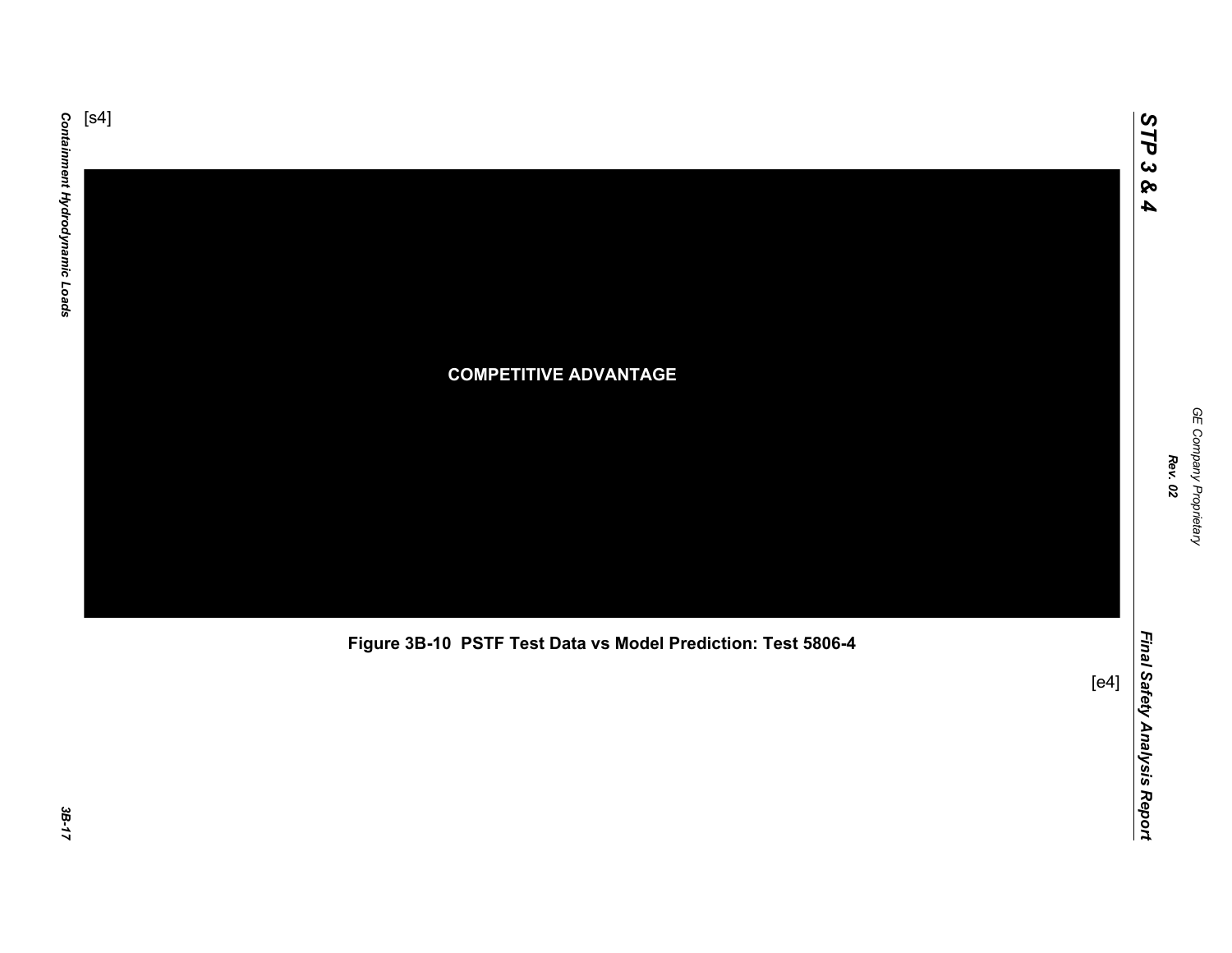**Figure 3B-11 Pool Boundary Pressure During Pool Swell, Normalized to Bubble Pressure**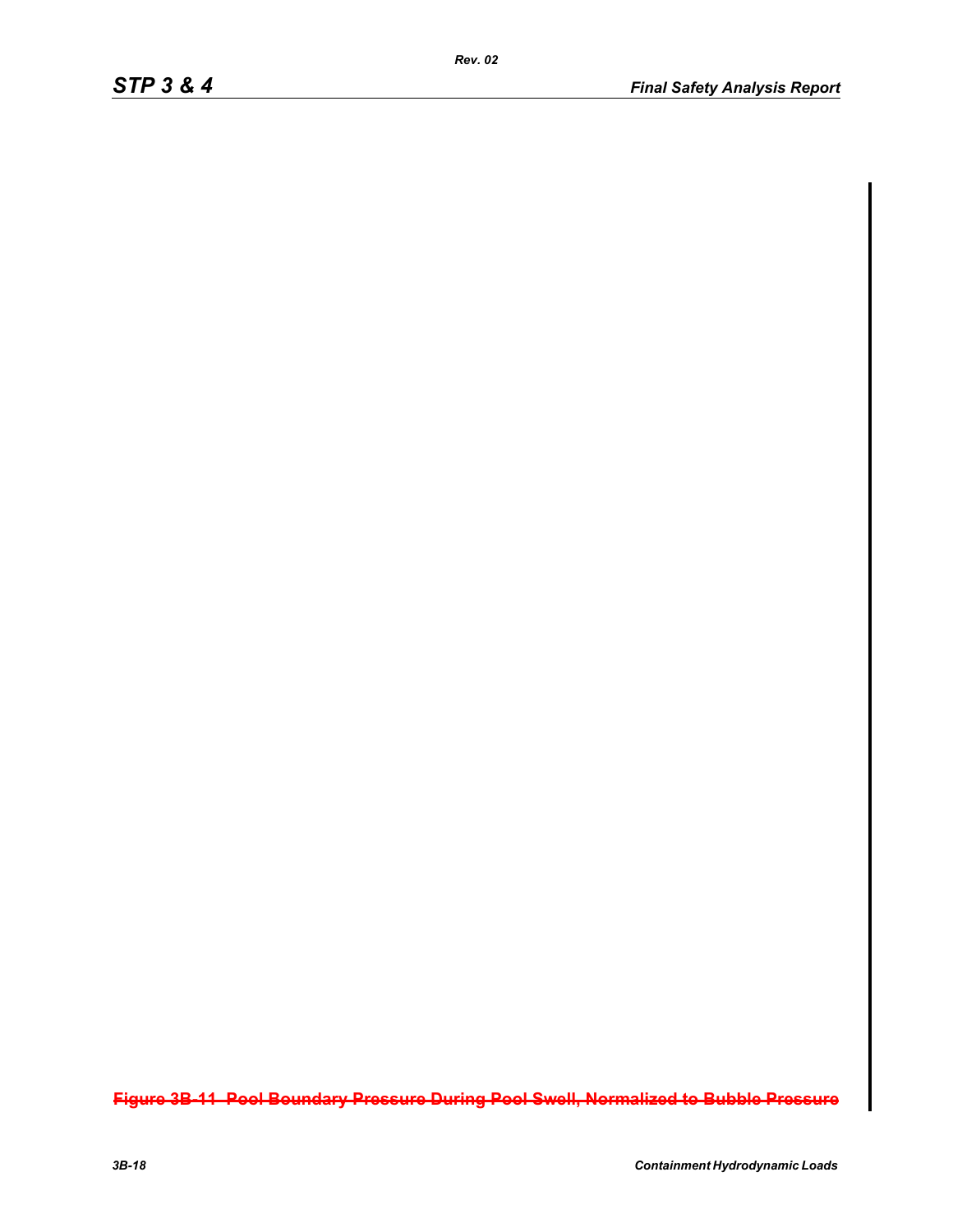

**Pool Swell, Normalized to Bubble Pressure**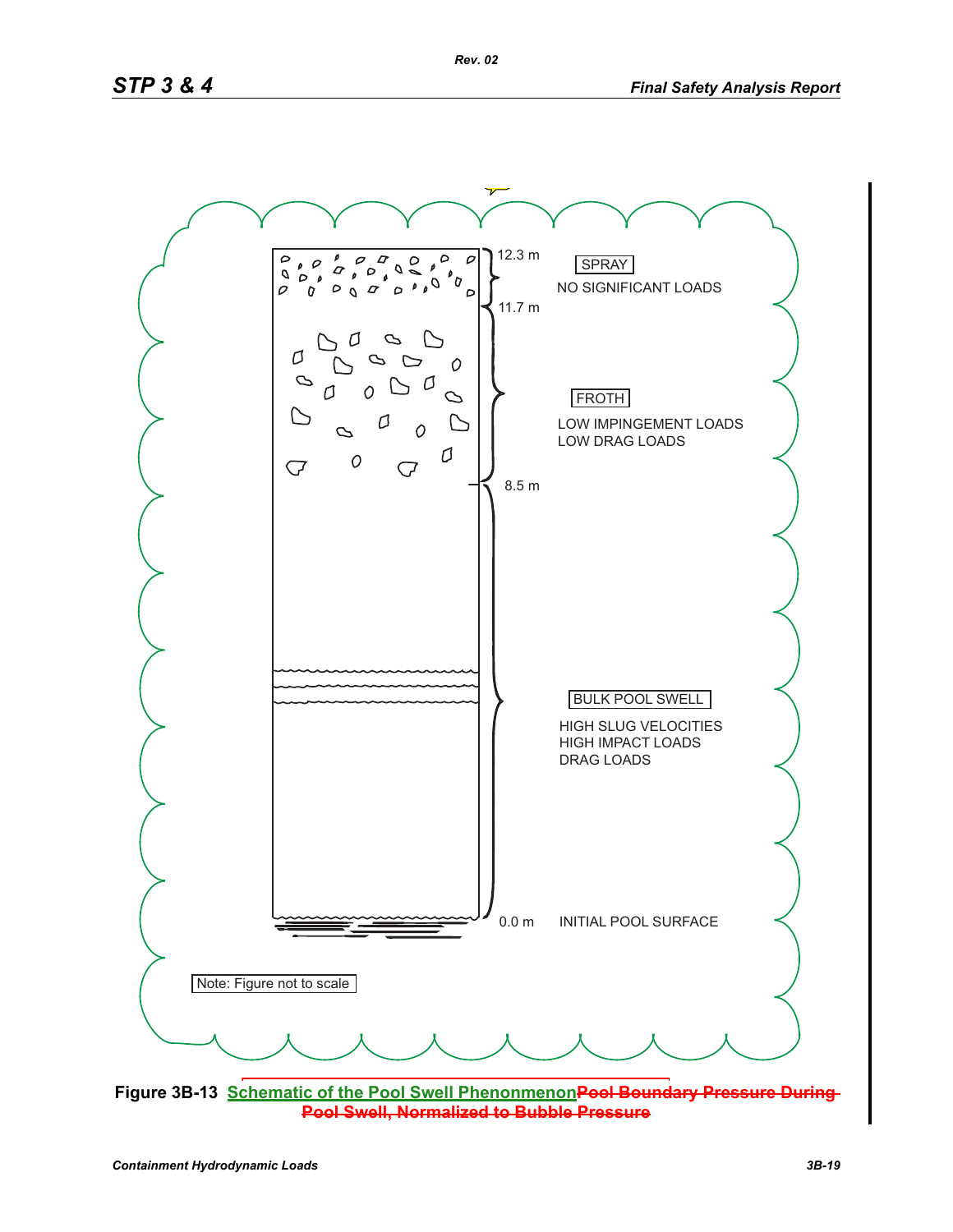

**Figure 3B-14 Drag Coefficient for Cylinders Following Impact**

GE Company Proprietary *GE Company Proprietary*

*Final Safety Analysis Report*

Final Safety Analysis Report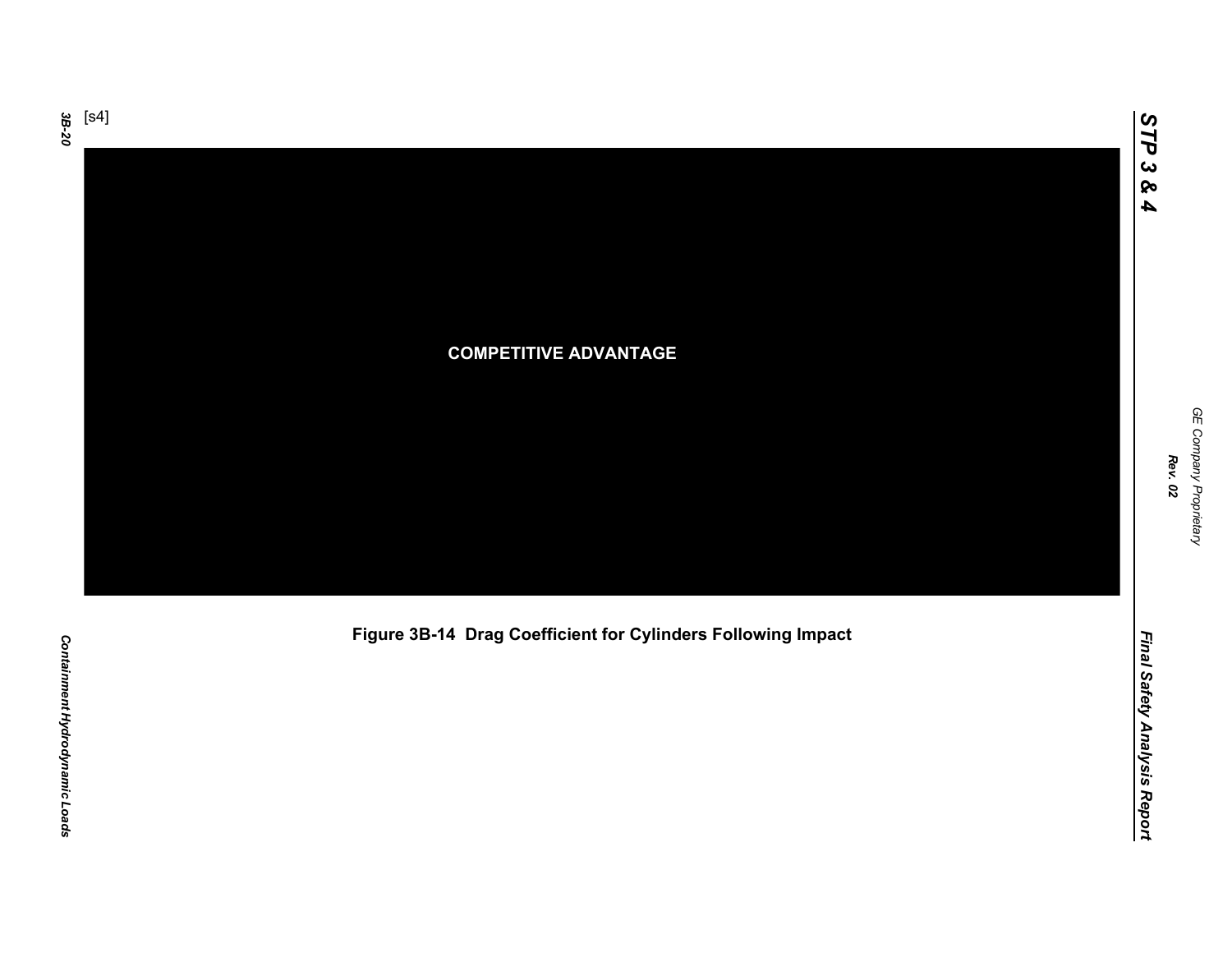

**Figure 3B-15 SS Test Facility**

*STP 3 & 4*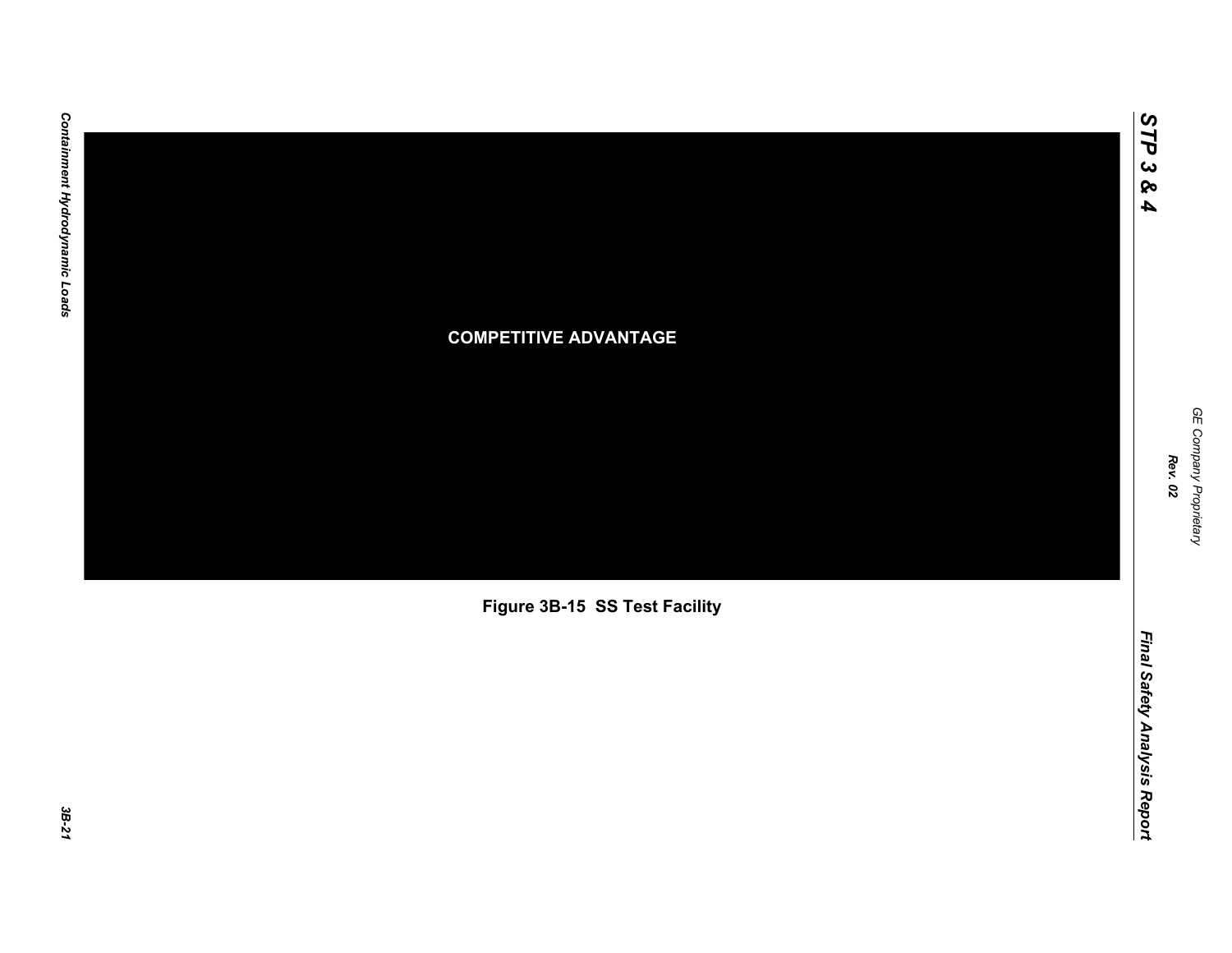**COMPETITIVE ADVANTAGE**

**Figure 3B-16 FS Test Facility**

# Containment Hydrodynamic Loads *Containment Hydrodynamic Loads*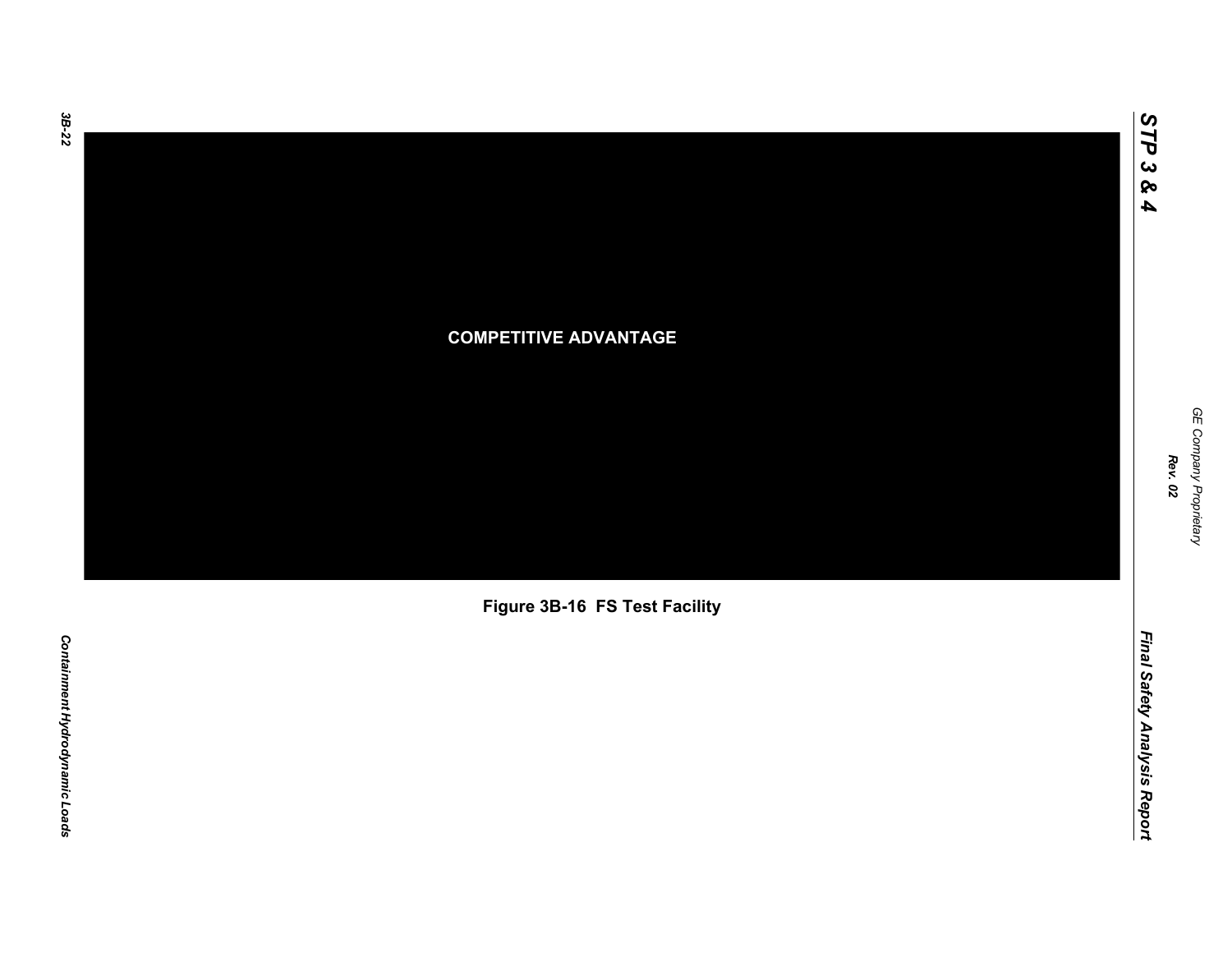

**Figure 3B-17 Test Sensors Common to FS\* and SS Tests**

*STP 3 & 4*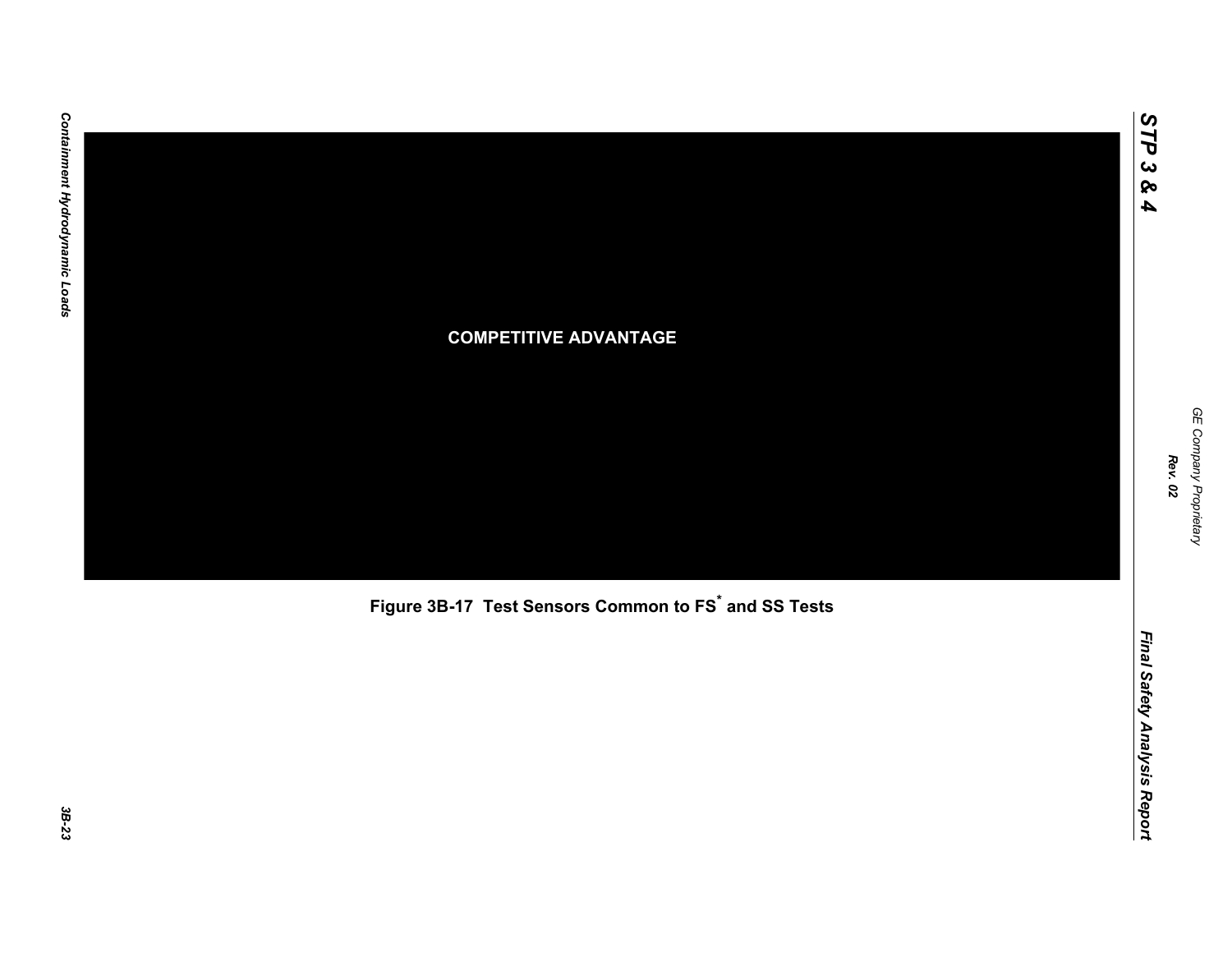# **COMPETITIVE ADVANTAGE**

**Figure 3B-18 Test Sensors Unique to FS\* and SS Tests**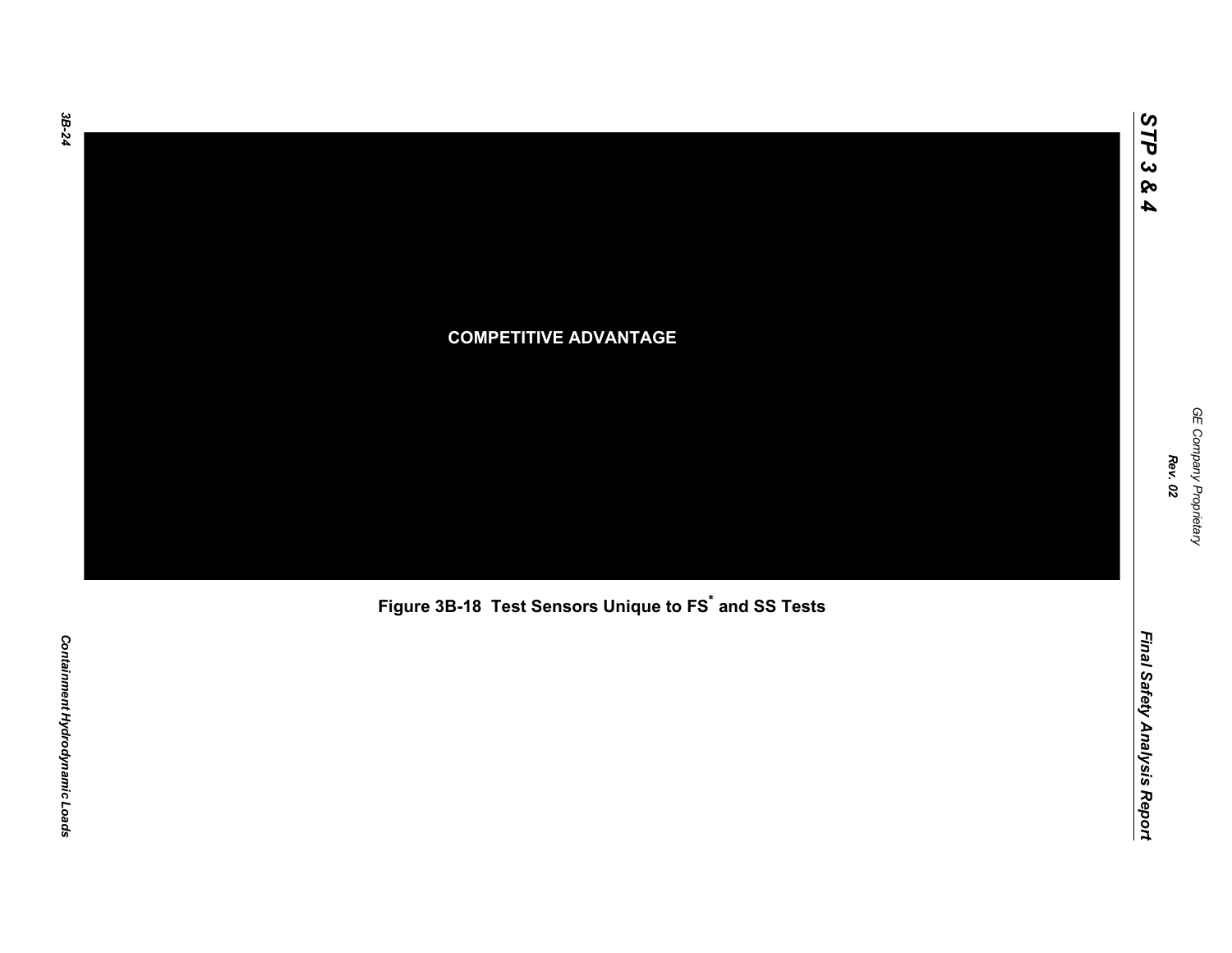

**Figure 3B-19 Envelope PSD at 019P for SST-1, 2, 3, 9, 11, and 12**

*STP 3 & 4*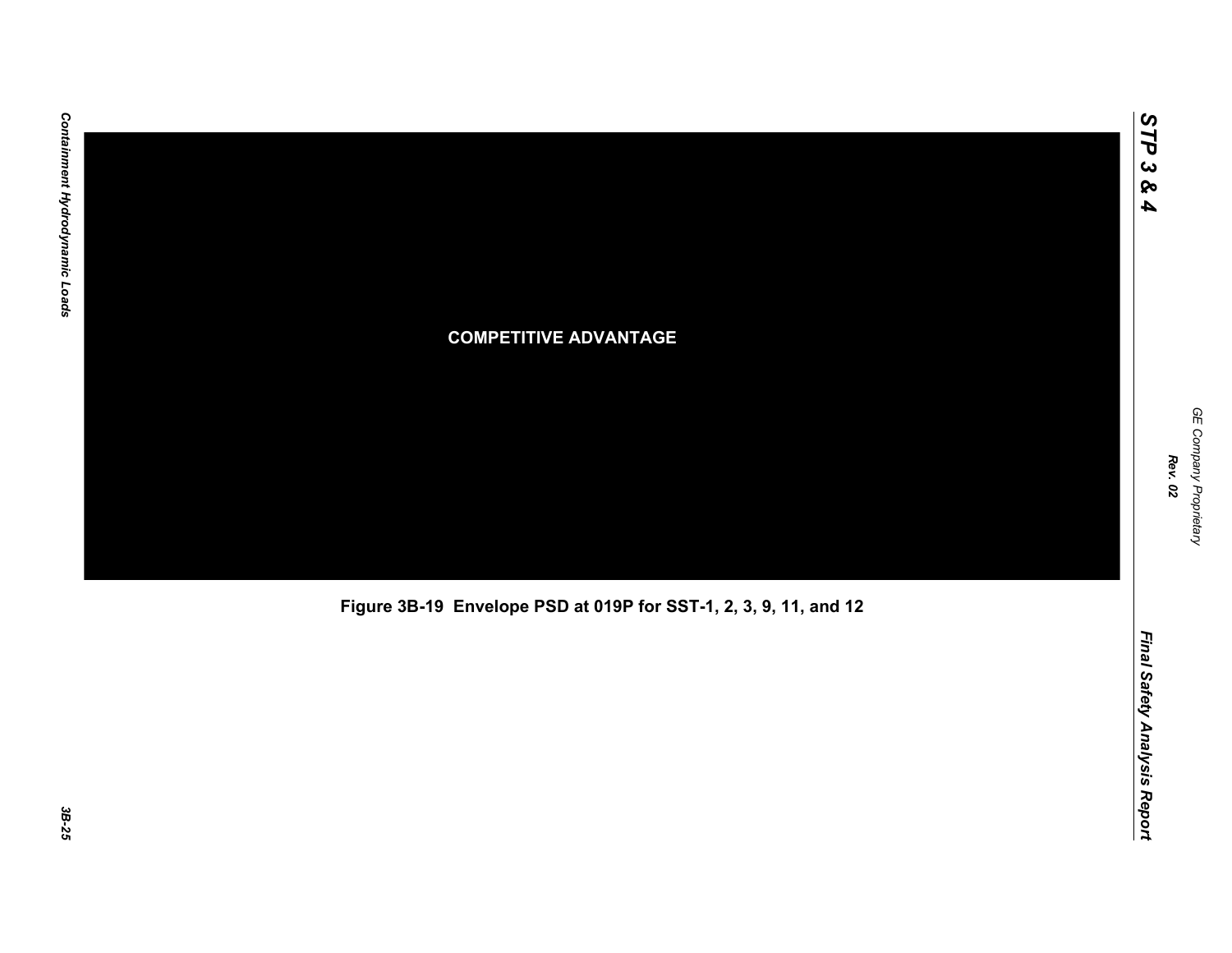

**Figure 3B-20 Six-Test and Key-Segment Envelope PSDs at 019P**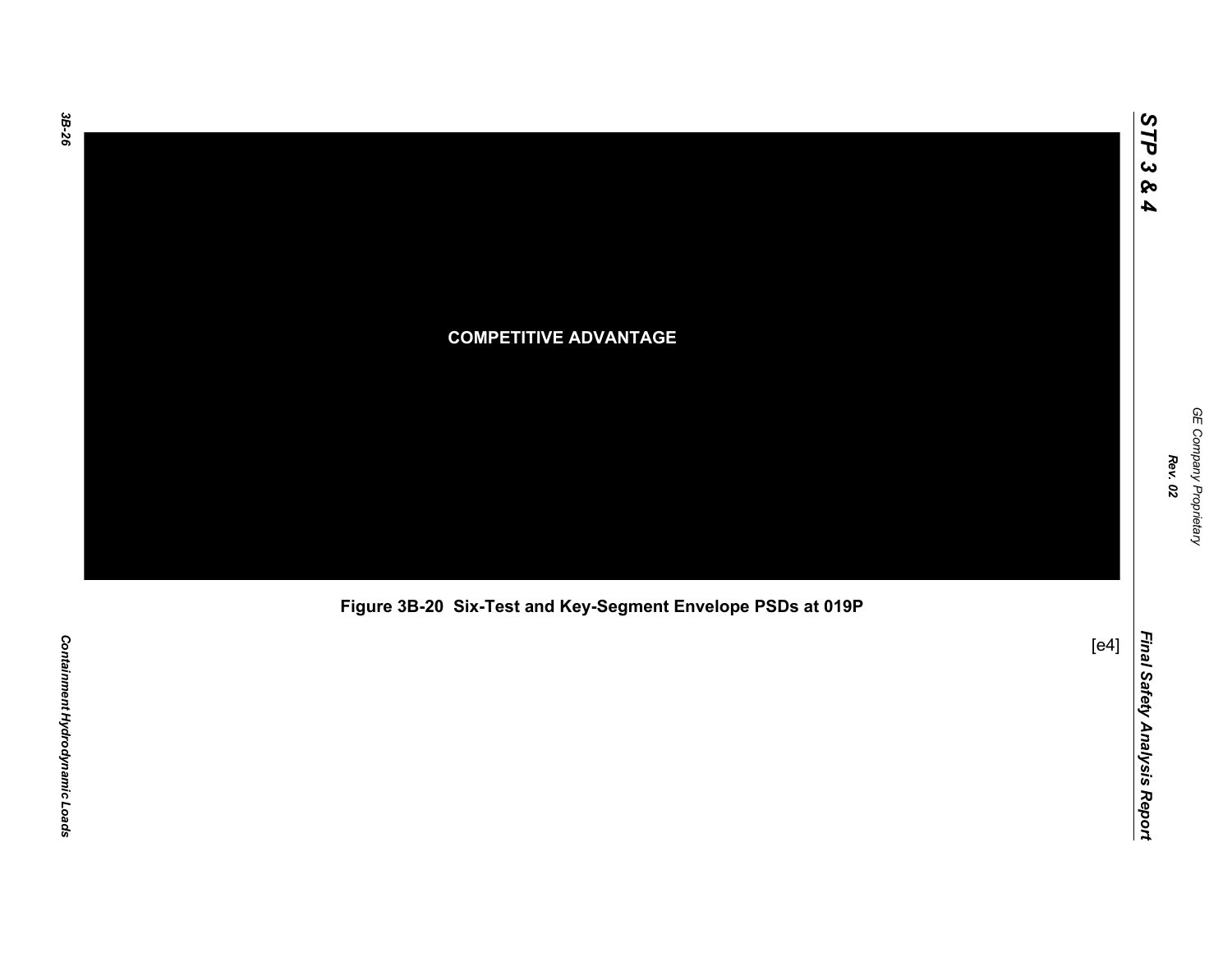

**Figure 3B-21 ABWR CO Source Load Methodology**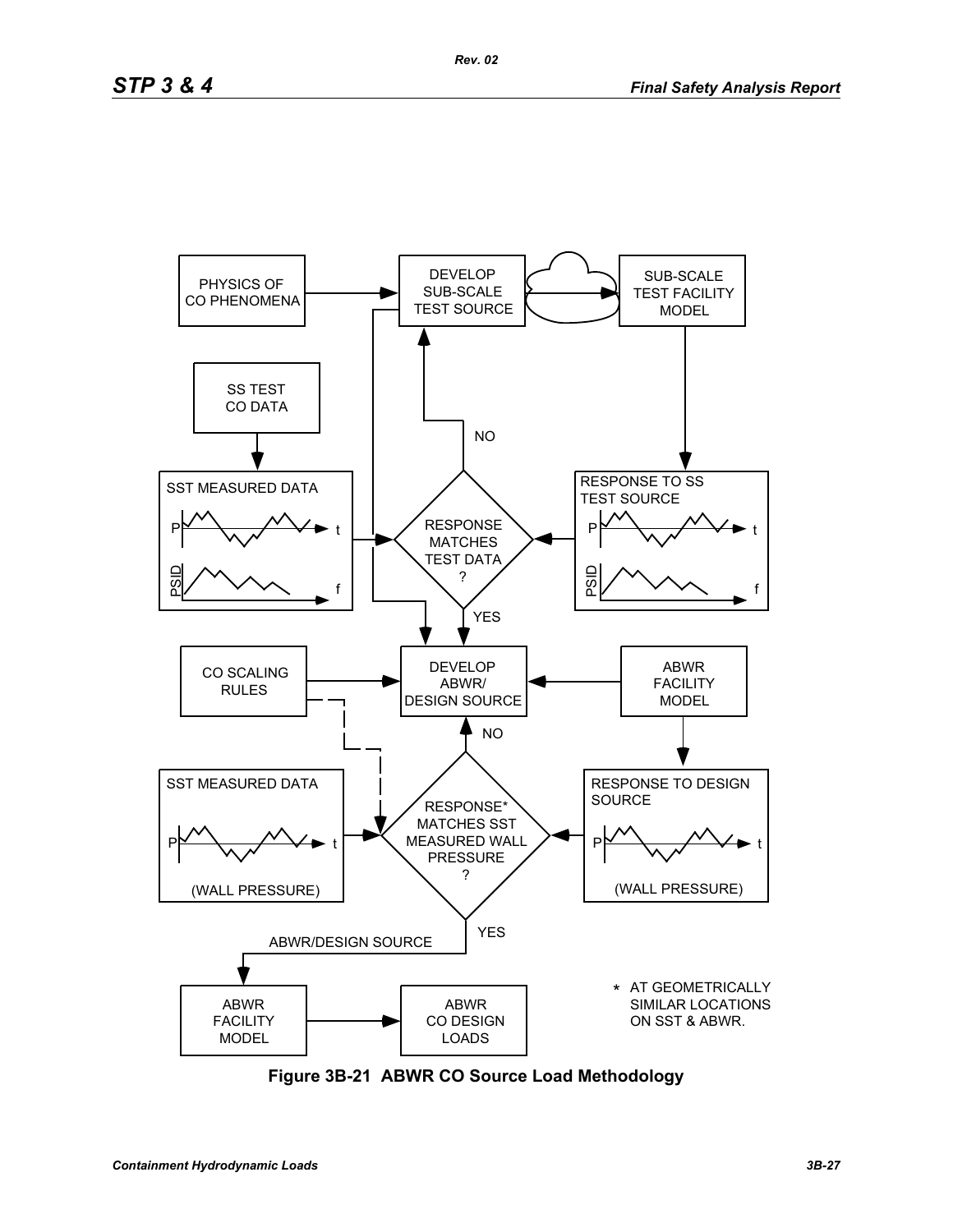

**Figure 3B-22 ABWR Typical Pressure Fluctuation Due to CO**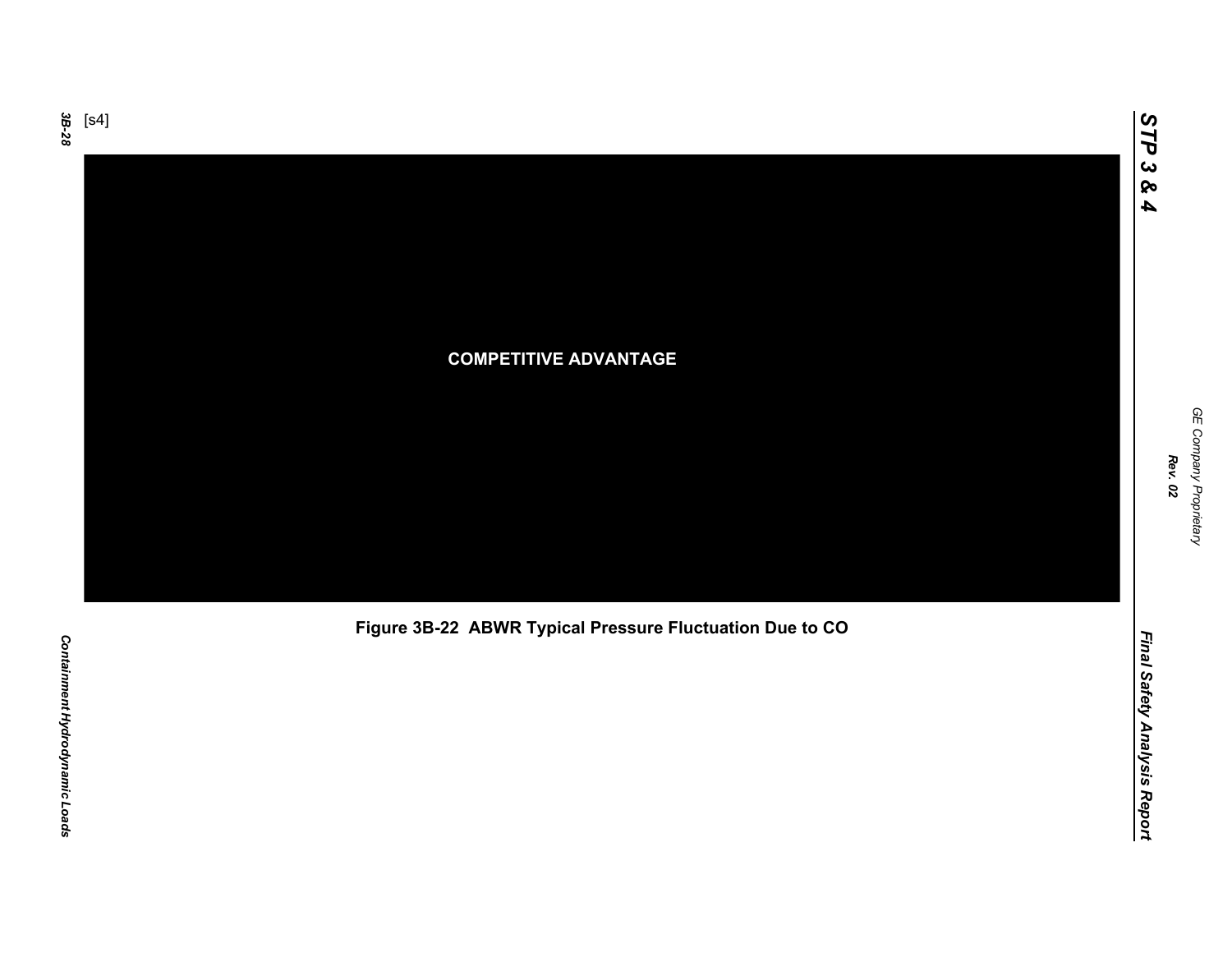

**Figure 3B-23 Mark III Typical Pressure Fluctuation Due to CO**

*STP 3 & 4*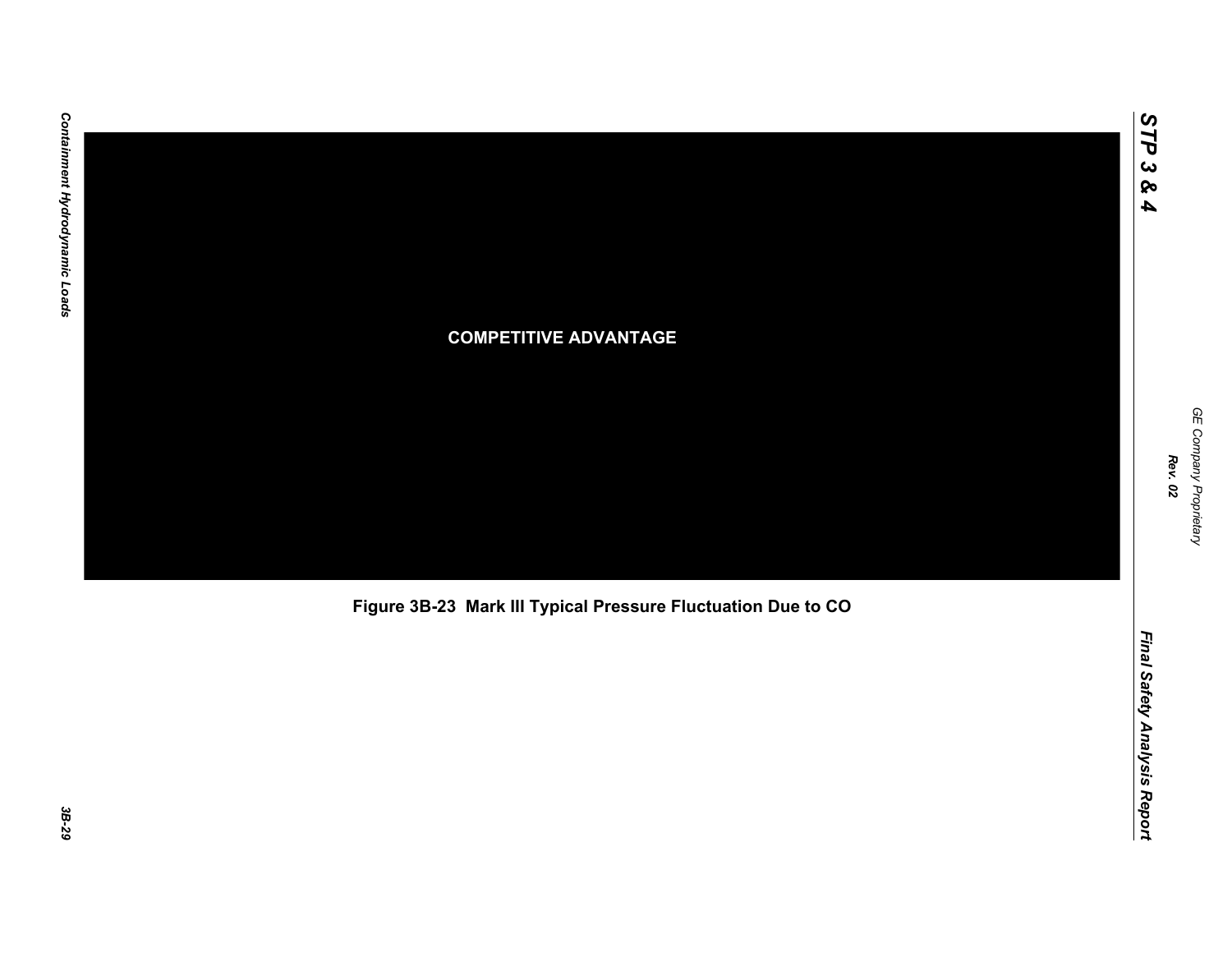*STP 3 & 4*

# **COMPETITIVE ADVANTAGE**

**Figure 3B-24 Typical Large Chug (025P)**

Final Safety Analysis Report *Final Safety Analysis Report*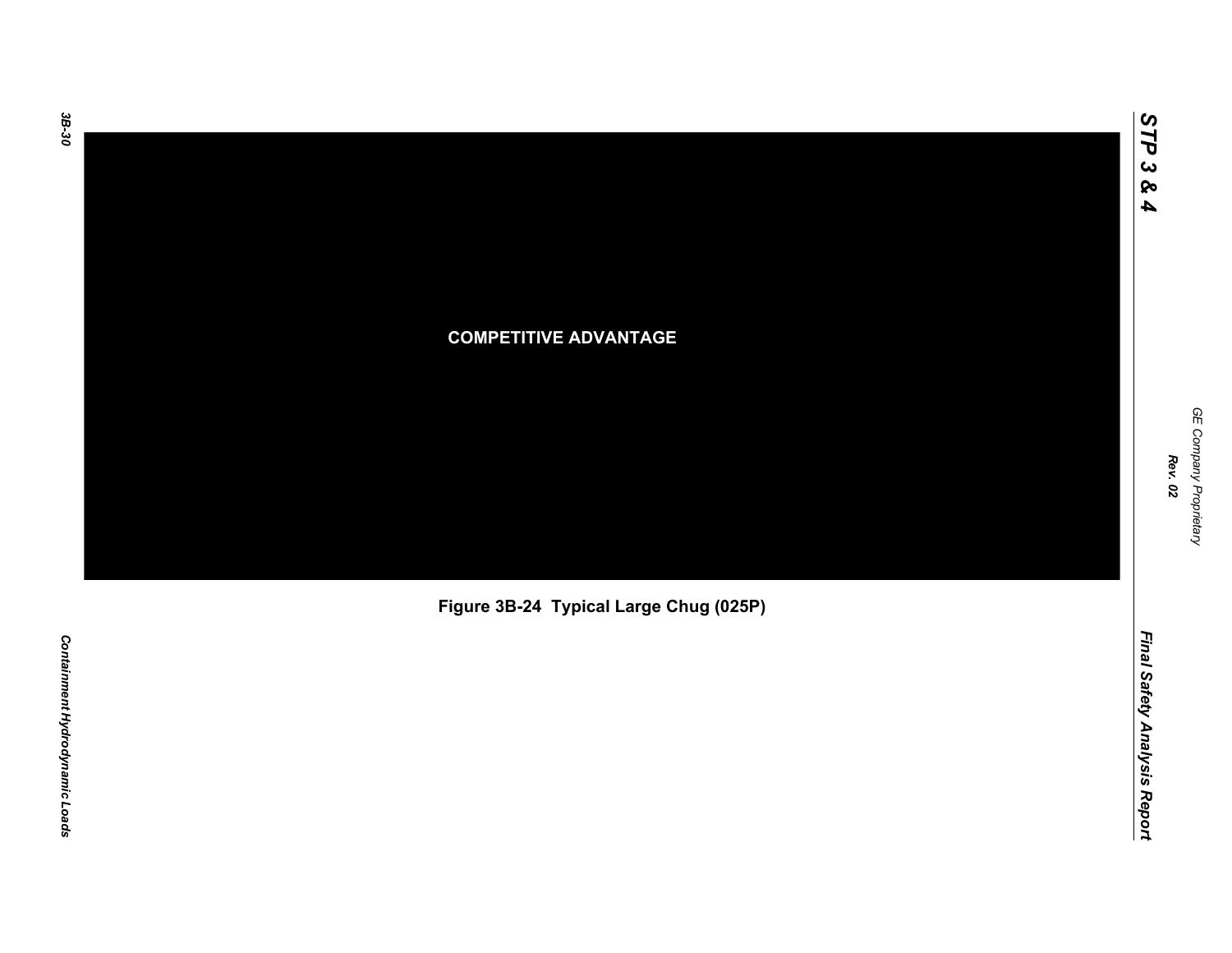

**Figure 3B-25 PSD of Typical Large Chug (025P)**

*GE Company Proprietary*

GE Company Proprietary

*Rev. 02*

*STP 3 & 4*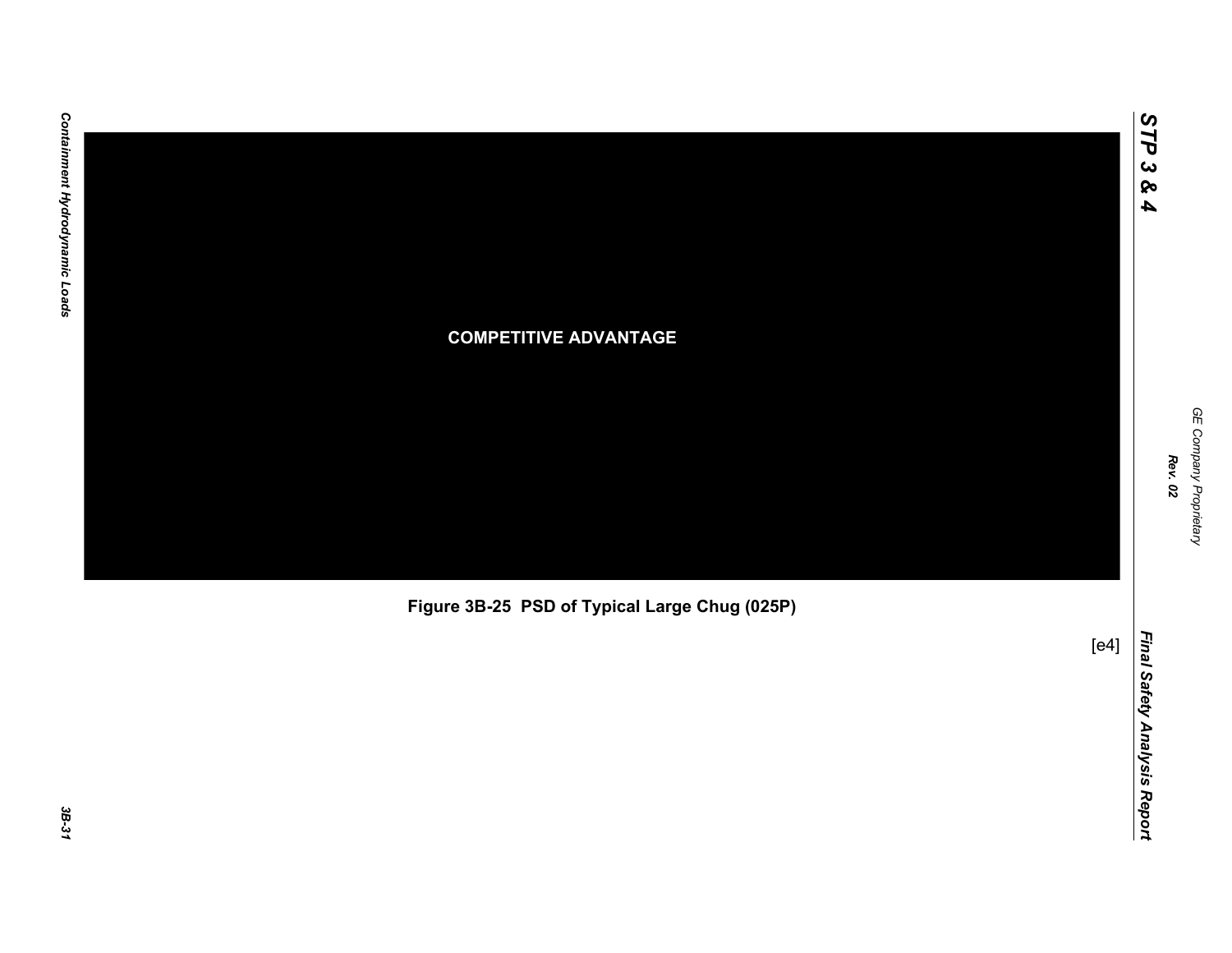

**Figure 3B-26 ABWR Chug Source Load Methodology**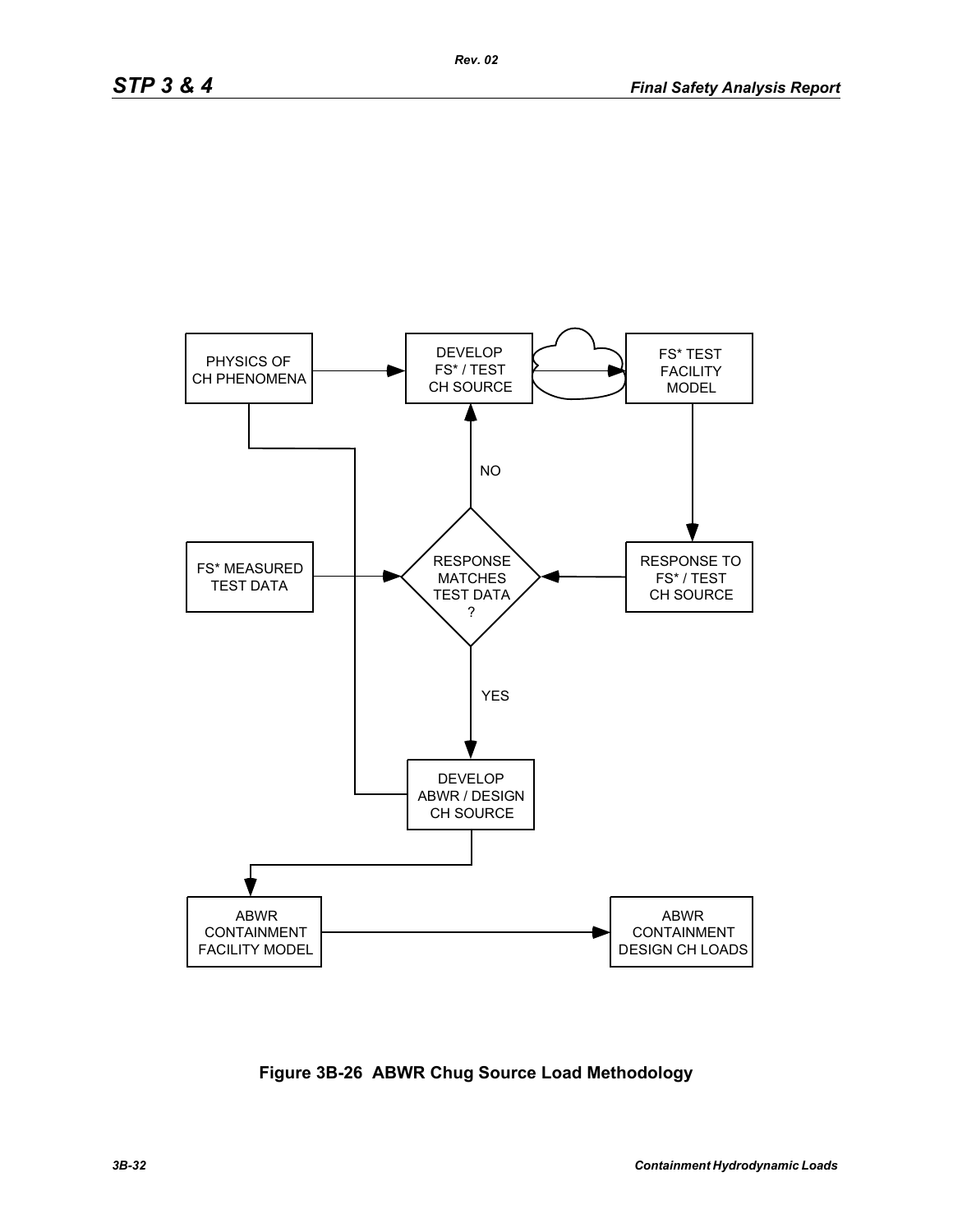[s4]



**Figure 3B-27 Comparison of PSDs Between Analysis and Test**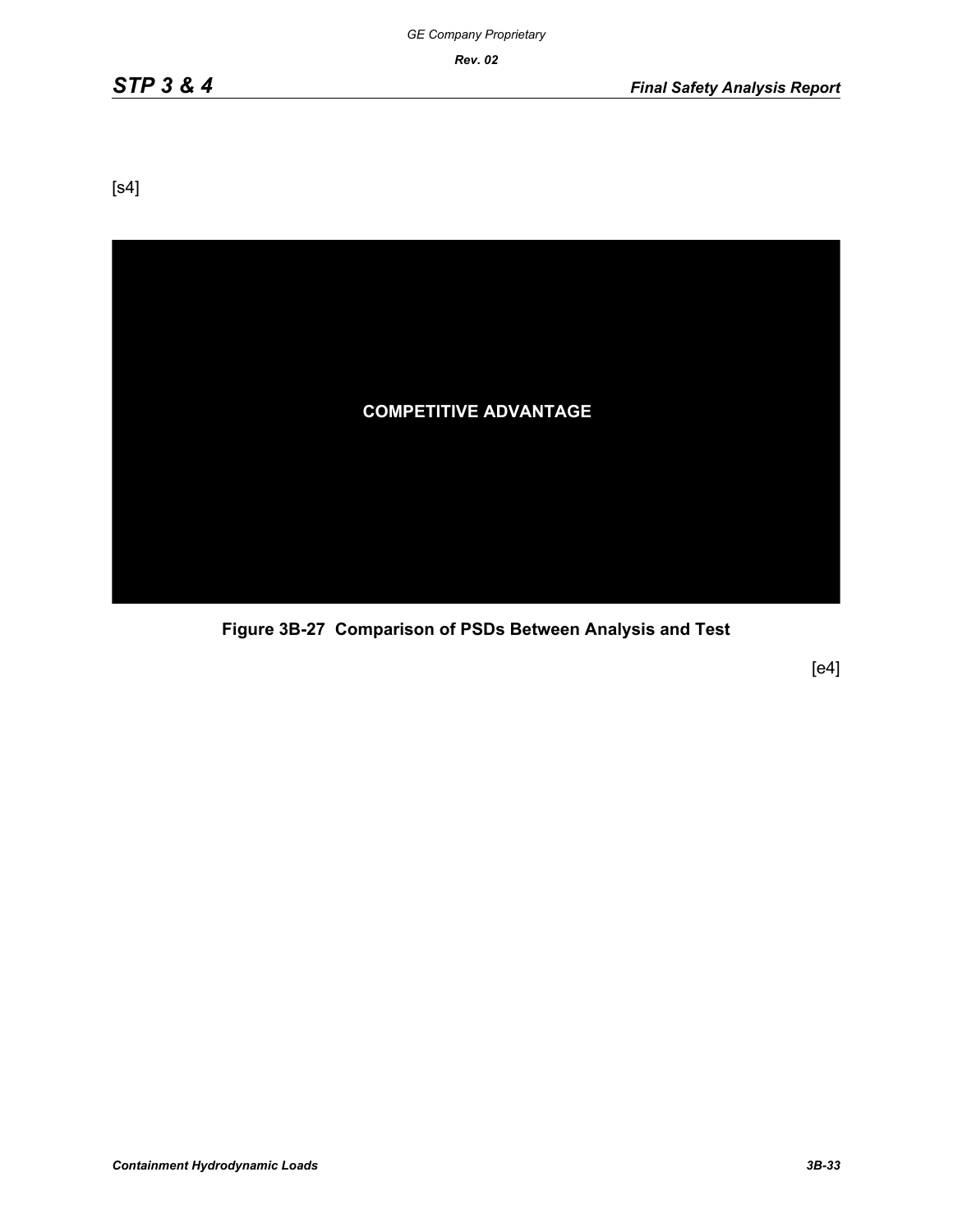

**Figure 3B-29 Typical Wall Pressure Time History Due to CH**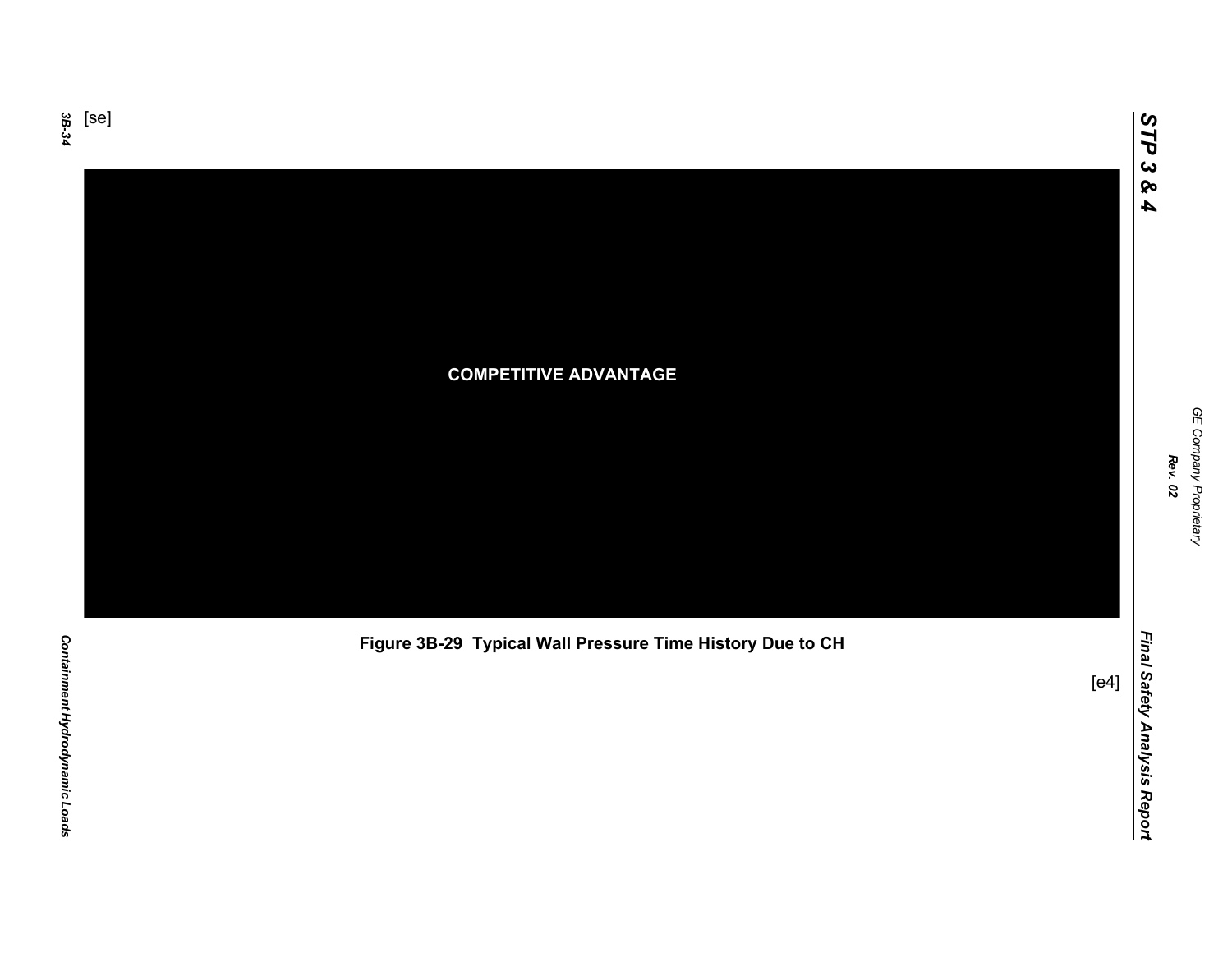

**Figure 3B-31 Typical Test Result of Upward Load on Horizontal Vent Due to CH**

*GE Company Proprietary*

GE Company Proprietary

*Rev. 02*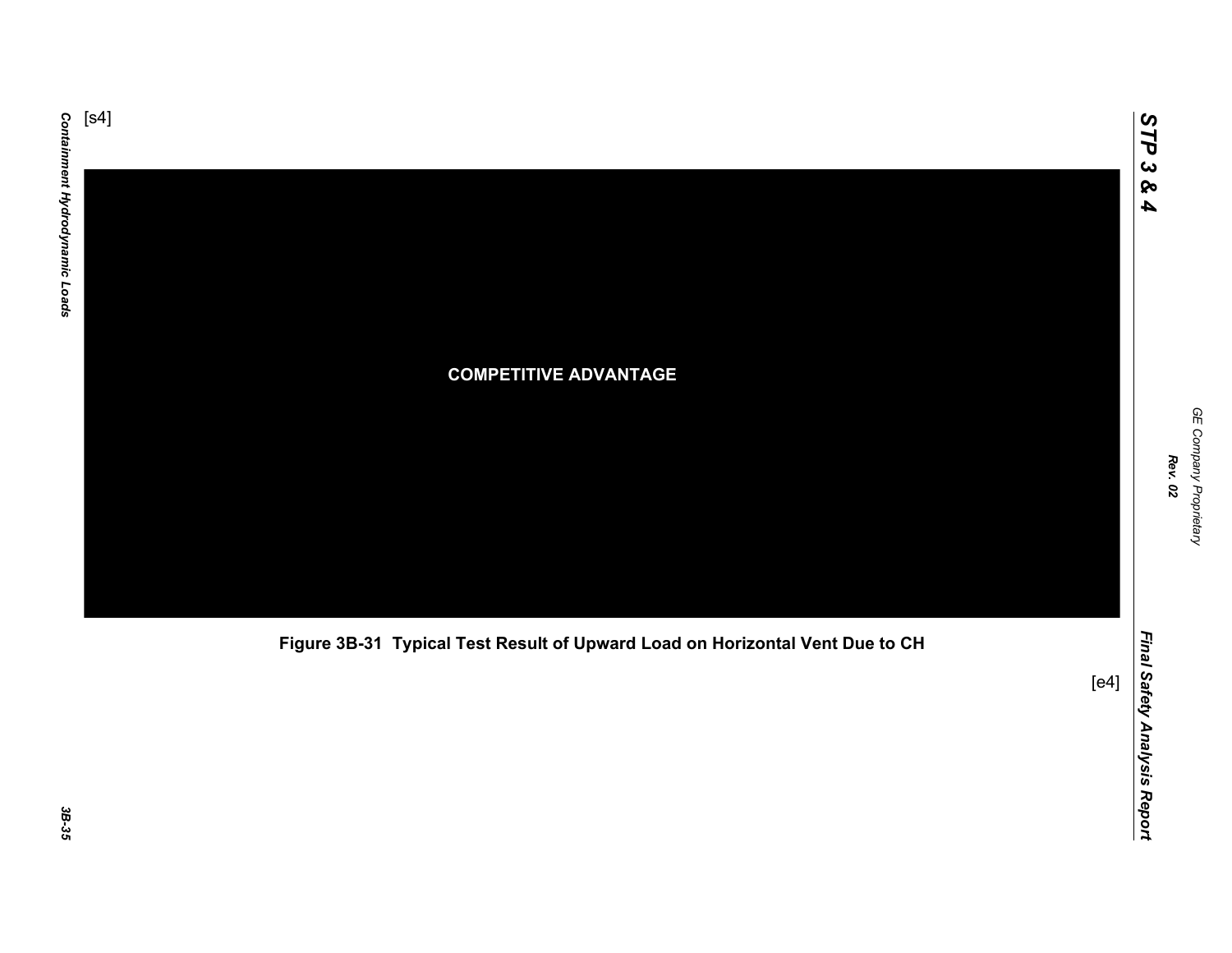

**Figure 3B-32 Typical Test Result of Moment Due on Horizontal Vent to CH**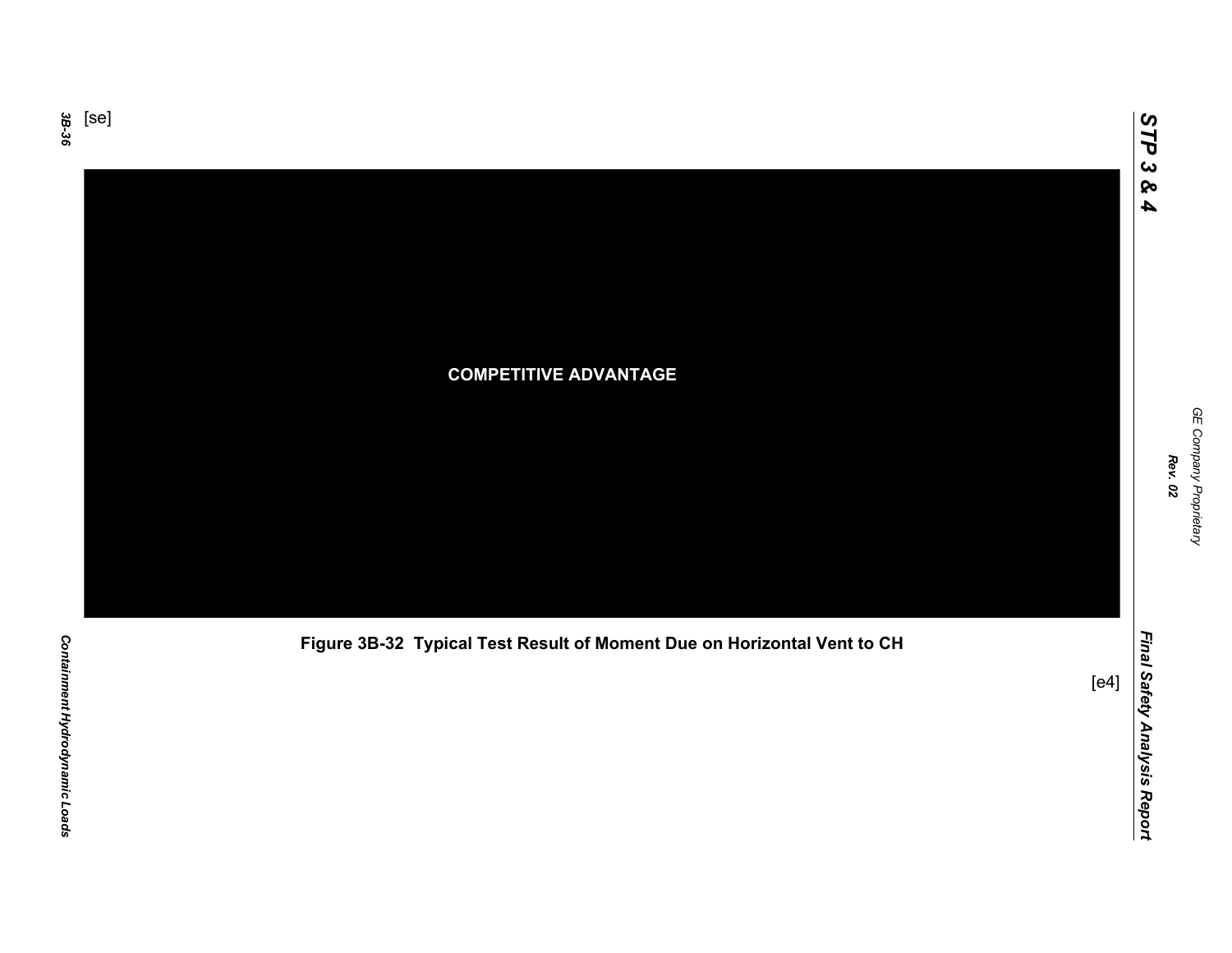[s4]



**Figure 3B-33 Horizontal Vent Upward Loading for Vent Pipe and Pedestal**